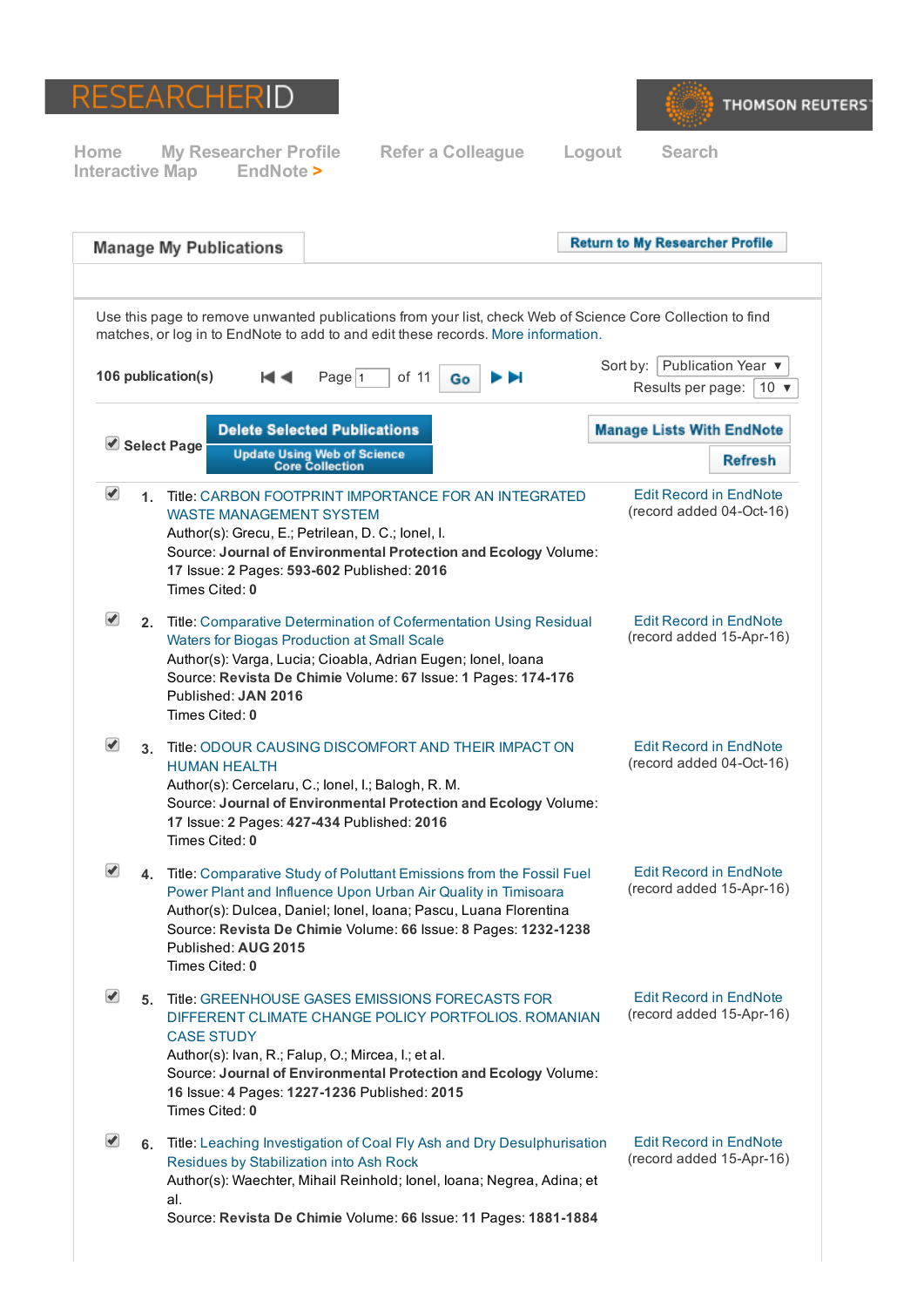Published: NOV 2015 Times Cited: 0

| $\blacktriangledown$ | 7 <sup>1</sup> | Title: NOx EMISSION REDUCTION FROM ROMANIA POWER<br>PLANTS STILL AN ACTUAL NECESSITY<br>Author(s): Dulcea, D.; lonel, I.<br>Source: Journal of Environmental Protection and Ecology Volume:<br>16 Issue: 4 Pages: 1237-1247 Published: 2015<br>Times Cited: 0                                                  | <b>Edit Record in EndNote</b><br>(record added 15-Apr-16)                      |
|----------------------|----------------|----------------------------------------------------------------------------------------------------------------------------------------------------------------------------------------------------------------------------------------------------------------------------------------------------------------|--------------------------------------------------------------------------------|
|                      | 8.             | Title: Reducing GHG Emissions with SRC<br>Author(s): Mircea, Iulia; Falup, Oana; Ivan, Roxana; et al.<br>Source: Revista De Chimie Volume: 66 Issue: 1 Pages: 115-118<br>Published: JAN 2015<br>Times Cited: 0                                                                                                 | <b>Edit Record in EndNote</b><br>(record added 15-Apr-16)                      |
|                      | $\mathbf{q}$   | Title: ROLE OF EDUCATION AND SKILLS IN ECO-TOURISM IN<br>SZEGED, HUNGARY. A QUESTIONNAIRE-BASED STUDY<br>Author(s): Mihaly, P. D.; lonel, I.; Makra, L.; et al.<br>Source: Journal of Environmental Protection and Ecology Volume:<br>16 Issue: 4 Pages: 1573-1582 Published: 2015<br>Times Cited: 0           | <b>Edit Record in EndNote</b><br>(record added 15-Apr-16)                      |
|                      | 10.            | Title: Romanian Projections for Certain Atmospheric Pollutants by<br>2030, as a Result of Implementation the Environmental Legislation<br>Author(s): Mircea, Iulia; Falup, Oana; Ivan, Roxana; et al.<br>Source: Revista De Chimie Volume: 66 Issue: 2 Pages: 247-250<br>Published: FEB 2015<br>Times Cited: 0 | <b>Edit Record in EndNote</b><br>(record added 15-Apr-16)                      |
|                      |                | 106 publication(s)<br>of $11$<br>Page $ 1$<br>Go                                                                                                                                                                                                                                                               | Publication Year ▼<br>Sort by:<br>Results per page:<br>10 $\blacktriangledown$ |

[Community](http://community.thomsonreuters.com/ts/?category.id=researcherid) Forum | [Register](http://www.researcherid.com/SelfRegistration.action) | [FAQ](http://www.researcherid.com/resources/html/dsy5769-TRS.html) [Support](http://science.thomsonreuters.com/support/) | [Privacy](http://ip-science.thomsonreuters.com/privacy/researcherid) Policy | [Terms](http://www.researcherid.com/resources/html/Terms.html) of Use | [Logout](http://www.researcherid.com/LogOff.action)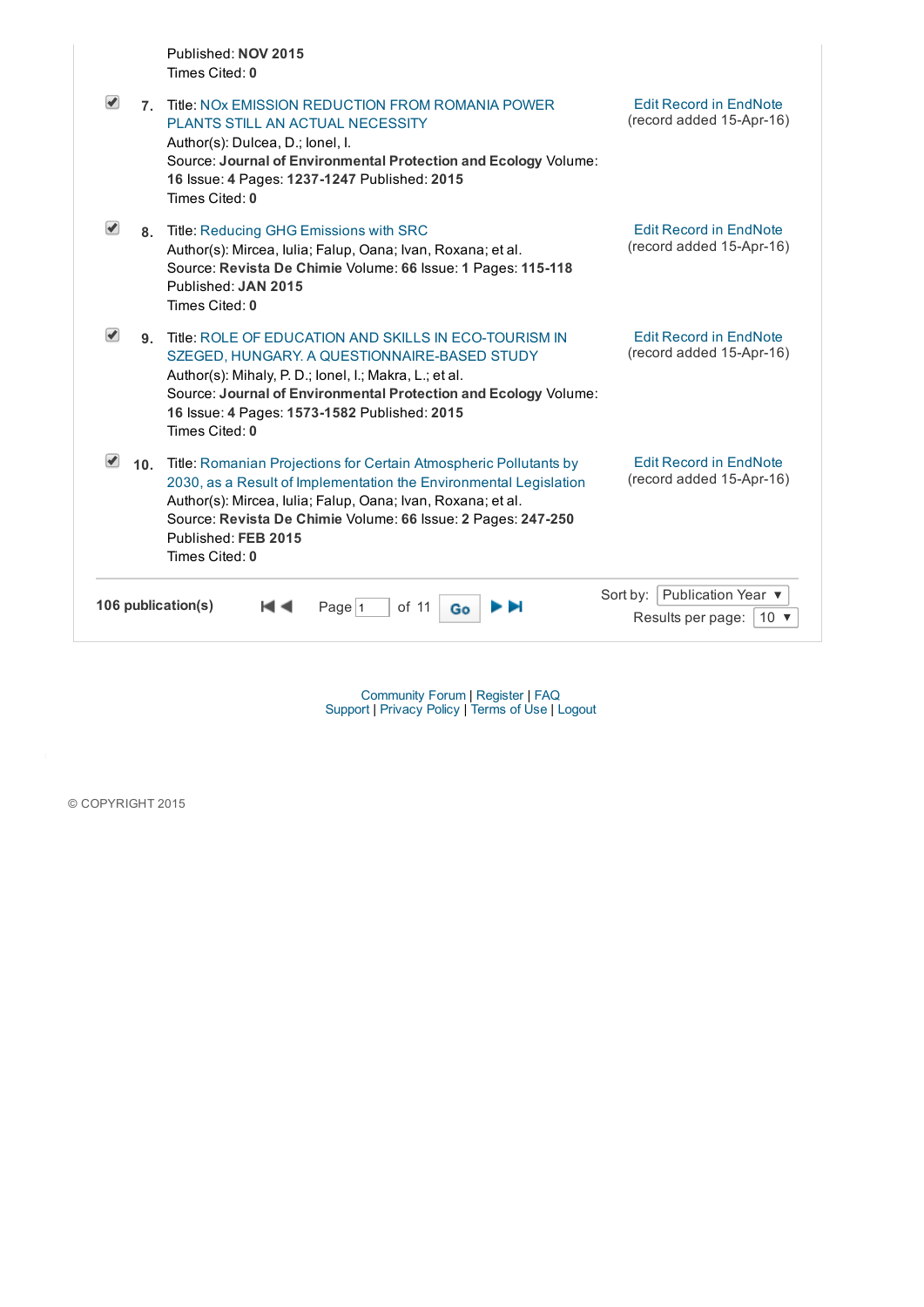



|                    | <b>Manage My Publications</b>                                                                                                                                                                                                                                                                                                                               |                                                              |    | <b>Return to My Researcher Profile</b> |                                                           |  |  |  |
|--------------------|-------------------------------------------------------------------------------------------------------------------------------------------------------------------------------------------------------------------------------------------------------------------------------------------------------------------------------------------------------------|--------------------------------------------------------------|----|----------------------------------------|-----------------------------------------------------------|--|--|--|
|                    | Use this page to remove unwanted publications from your list, check Web of Science Core Collection to find<br>matches, or log in to EndNote to add to and edit these records. More information.<br>  Publication Year ▼<br>Sort by:                                                                                                                         |                                                              |    |                                        |                                                           |  |  |  |
| 106 publication(s) |                                                                                                                                                                                                                                                                                                                                                             | Page $ 2 $<br>of 11                                          | Go | Results per page:                      | $10 \times$                                               |  |  |  |
|                    |                                                                                                                                                                                                                                                                                                                                                             | <b>Delete Selected Publications</b>                          |    | <b>Manage Lists With EndNote</b>       |                                                           |  |  |  |
|                    | <b>Select Page</b>                                                                                                                                                                                                                                                                                                                                          | <b>Update Using Web of Science</b><br><b>Core Collection</b> |    |                                        | <b>Refresh</b>                                            |  |  |  |
|                    | 11. Title: Study Concerning the NOx Generated by the Urban Traffic,<br>District Heating and Individual Heating Systems from Downtown<br>Timisoara<br>Author(s): Dulceau, Daniel; Varga, Lucia Ana; Ionel, Ioana<br>Source: Revista De Chimie Volume: 66 Issue: 7 Pages: 1042-1045<br>Published: JUL 2015<br>Times Cited: 0                                  |                                                              |    |                                        | <b>Edit Record in EndNote</b><br>(record added 15-Apr-16) |  |  |  |
|                    | 12. Title: AIR POLLUTION ANALYSIS ESTABLISHED BY A DOAS<br><b>SYSTEM</b><br>Author(s): Cercelaru, C.; lonel, I.; Vetres, I.<br>Source: Journal of Environmental Protection and Ecology Volume:<br>15 Issue: 2 Pages: 395-404 Published: 2014<br>Times Cited: 2                                                                                              |                                                              |    |                                        | <b>Edit Record in EndNote</b><br>(record added 15-Apr-16) |  |  |  |
|                    | 13. Title: CO2 Capture and Storage from Fossil Fuel Power Plants<br>Author(s): Cebrucean, Dumitru; Cebrucean, Viorica; Ionel, Ioana; et al.<br>Source: 12th International Conference on Greenhouse Gas Control<br>Technologies, Ghgt-12 Volume: 63 Pages: 18-26 Published: 2014<br>Times Cited: 2<br>DOI: 10.1016/j.egypro.2014.11.003                      |                                                              |    |                                        | <b>Edit Record in EndNote</b><br>(record added 15-Apr-16) |  |  |  |
| 14.                | Title: Efficiency Assessment of the Anaerobic Digestion of Sewage<br>Sludge from Timisoara Municipal Water Treatment Plant<br>Author(s): Neamt, Ioan; Ionel, Ioana<br>Source: Revista De Chimie Volume: 65 Issue: 9 Pages: 1117-1121<br>Published: SEP 2014<br>Times Cited: 2                                                                               |                                                              |    |                                        | <b>Edit Record in EndNote</b><br>(record added 15-Apr-16) |  |  |  |
|                    | 15. Title: EXPERIMENTAL APPROACH CONCERNING THE USE OF<br>RESIDUAL WATERS IN ANAEROBIC FERMENTATION PROCESS<br>FOR BIOGAS PRODUCTION<br>Author(s): Cioabla, A. E.; lonel, I.; Neamt, I.; et al.<br>Source: Papers of the 22nd European Biomass Conference:<br>Setting the Course For a Biobased Economy Pages: 803-806<br>Published: 2014<br>Times Cited: 0 |                                                              |    |                                        | <b>Edit Record in EndNote</b><br>(record added 15-Apr-16) |  |  |  |
|                    | 16. Title: METHOD FOR THE DETERMINATION OF ELECTRIC<br>PERMITTIVITY OF AIR POLUTANTS EFFECTIVE IN HEAT<br><b>TRANSPORT</b><br>Author(s): Pavlovic, Milan; Ionel, Ioana; Sevaljevic, Mirjana; et al.                                                                                                                                                         |                                                              |    |                                        | <b>Edit Record in EndNote</b><br>(record added 15-Apr-16) |  |  |  |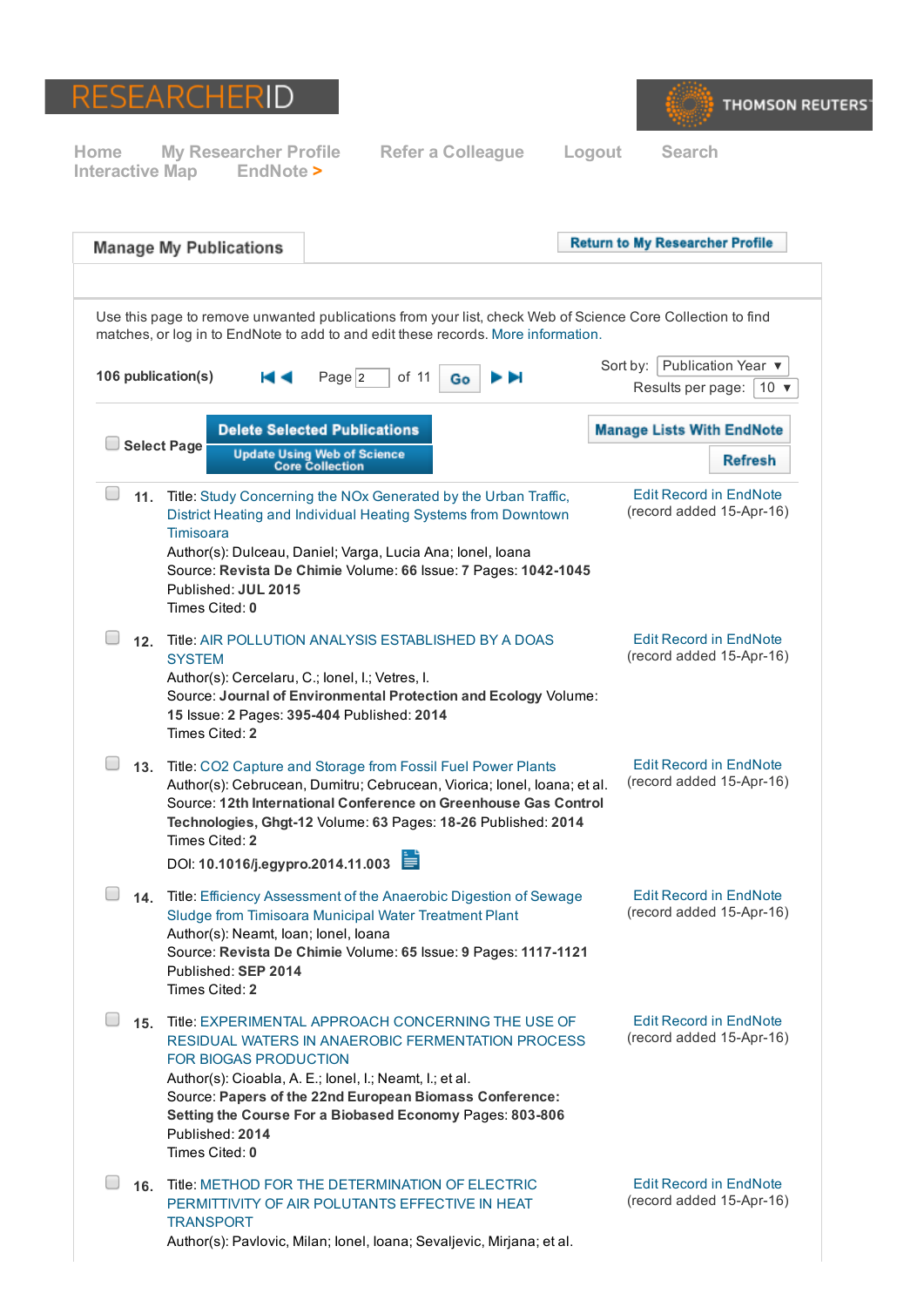|                    | Source: Environmental Engineering and Management Journal<br>Volume: 13 Issue: 9 Pages: 2283-2294 Published: SEP 2014<br>Times Cited: 0                                                                                                                                                                                                          |                                                                             |
|--------------------|-------------------------------------------------------------------------------------------------------------------------------------------------------------------------------------------------------------------------------------------------------------------------------------------------------------------------------------------------|-----------------------------------------------------------------------------|
| 17.                | Title: NOVEL APPROACH FOR THE CURRENT STATE OF<br><b>GREENHOUSE GASES EMISSIONS. ROMANIAN CASE STUDY</b><br>Author(s): Falup, O.; Mircea, I.; Ivan, R.; et al.<br>Source: Journal of Environmental Protection and Ecology Volume:<br>15 Issue: 3 Pages: 807-818 Published: 2014<br>Times Cited: 5                                               | <b>Edit Record in EndNote</b><br>(record added 15-Apr-16)                   |
| 18.                | Title: Novel Solution for Automated Processing of Harvested Rods in<br><b>SRC Nurseries</b><br>Author(s): Ionel, Ioana; Nanu, Sorin; Tucu, Dumitru; et al.<br>Source: Iconbm: International Conference on Biomass, Pts 1 and 2<br>Volume: 37 Pages: 853-858 Published: 2014<br>Times Cited: 0<br>DOI: 10.3303/CET1437143                        | <b>Edit Record in EndNote</b><br>(record added 15-Apr-16)                   |
|                    | 19. Title: SUN PHOTOMETER - REMOTE SENSING FOR BIOMASS<br><b>BURNING AEROSOL ASSESSMENT</b><br>Author(s): Calinoiu, Delia-Gabriela; Trif-Tordai, Gavrila; Ioana, Ionel;<br>et al.<br>Source: Papers of the 22nd European Biomass Conference:<br>Setting the Course For a Biobased Economy Pages: 1602-1605<br>Published: 2014<br>Times Cited: 0 | <b>Edit Record in EndNote</b><br>(record added 16-Jun-16)                   |
| 20.                | Title: THERMODYNAMIC STUDY OF ATMOSPHERIC CORROSION<br>SEASONAL KINETIC, BASED ON SUN PHOTOMETER DATA<br>Author(s): Calinoiu, Delia-Gabriela; Ionel, Ioana; Sevaljevic, Mirjana;<br>et al.<br>Source: Tehnicki Vjesnik-Technical Gazette Volume: 21 Issue: 2<br>Pages: 283-290 Published: APR 2014<br>Times Cited: 0                            | <b>Edit Record in EndNote</b><br>(record added 15-Apr-16)                   |
| 106 publication(s) | Page 2<br>of 11<br>Go                                                                                                                                                                                                                                                                                                                           | Sort by: Publication Year ▼<br>Results per page:<br>10 $\blacktriangledown$ |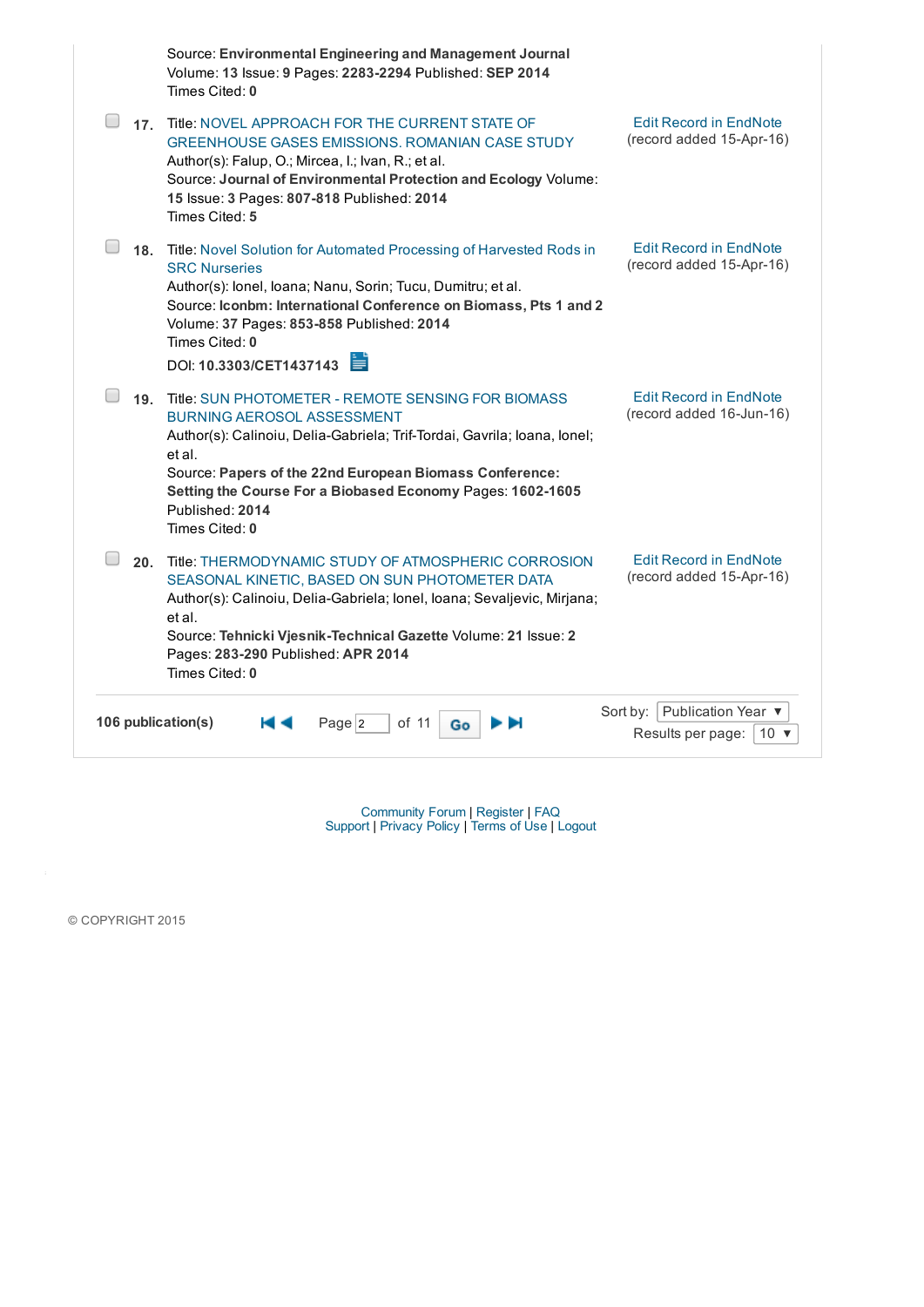



|                    | <b>Manage My Publications</b>                                                                                                                                                                                                                                     |                                                                                                                                                                                  |         | <b>Return to My Researcher Profile</b>                                                                     |
|--------------------|-------------------------------------------------------------------------------------------------------------------------------------------------------------------------------------------------------------------------------------------------------------------|----------------------------------------------------------------------------------------------------------------------------------------------------------------------------------|---------|------------------------------------------------------------------------------------------------------------|
|                    | matches, or log in to EndNote to add to and edit these records. More information.                                                                                                                                                                                 |                                                                                                                                                                                  |         | Use this page to remove unwanted publications from your list, check Web of Science Core Collection to find |
| 106 publication(s) |                                                                                                                                                                                                                                                                   | Page <sub>3</sub><br>of 11                                                                                                                                                       | ы<br>Go | Publication Year ▼<br>Sort by:<br>Results per page:<br>10 $\sqrt{ }$                                       |
|                    | <b>Select Page</b>                                                                                                                                                                                                                                                | <b>Delete Selected Publications</b><br><b>Update Using Web of Science</b>                                                                                                        |         | <b>Manage Lists With EndNote</b>                                                                           |
|                    |                                                                                                                                                                                                                                                                   | <b>Core Collection</b>                                                                                                                                                           |         | <b>Refresh</b>                                                                                             |
| 21.                | Title: TOWARDS LOW EMISSION POWER PANTS: BIOMASS CO-<br>Author(s): Cebrucean, Dumitru; Cebrucean, Viorica; Ionel, Ioana; et al.<br>Published: 2014<br>Times Cited: 0                                                                                              | FIRING COMBINED WITH POST-COMBUSTION CO2 CAPTURE<br>Source: Papers of the 22nd European Biomass Conference:<br>Setting the Course For a Biobased Economy Pages: 749-753          |         | <b>Edit Record in EndNote</b><br>(record added 15-Apr-16)                                                  |
|                    | 22. Title: Analysis of optical properties of aerosols by means of<br>photometry<br>Author(s): Calinoiu, D.; Ionel, I.; Trif-Tordai, G.<br><b>SEP-OCT 2013</b><br>Times Cited: 0                                                                                   | Source: Optoelectronics and Advanced Materials-Rapid<br>Communications Volume: 7 Issue: 9-10 Pages: 742-746 Published:                                                           |         | <b>Edit Record in EndNote</b><br>(record added 15-Apr-16)                                                  |
|                    | 23. Title: Biogas Production by Anaerobic Digestion of Agricultural<br><b>Biomass: Factorial Design Analysis</b><br>Author(s): Cioabla, Adrian Eugen; Dumitrel, Gabriela-Alina; lonel,<br>loana; et al.<br>9 Pages: 85-92 Published: 2013<br>Times Cited: 0       | Source: Interdisciplinary Research in Engineering: Steps Towards<br>Breakthrough Innovation For Sustainable Development Volume: 8-<br>DOI: 10.4028/www.scientific.net/AEF.8-9.85 |         | <b>Edit Record in EndNote</b><br>(record added 15-Apr-16)                                                  |
|                    | 24. Title: DIRECT COMBUSTION OF THE SEWAGE SLUDGE, CASE<br>Author(s): Neamt, I.; lonel, I.<br>Times Cited: 1                                                                                                                                                      | STUDY FOR THE TIMISOARA MUNICIPAL WASTEWATER PLANT<br>Source: Journal of Environmental Protection and Ecology Volume:<br>14 Issue: 2 Pages: 582-591 Published: 2013              |         | <b>Edit Record in EndNote</b><br>(record added 15-Apr-16)                                                  |
|                    | 25. Title: ENERGY RECOVERY FROM SLUDGE WITH LOW ORGANIC<br>LOADS RESULTED FROM WASTEWATER TREATMENT PLANTS<br>Author(s): Neamt, Ioan; Waechter, Mihail Reinhold; Ionel, Ioana; et al.<br>Volume: 12 Issue: 5 Pages: 883-889 Published: MAY 2013<br>Times Cited: 3 | Source: Environmental Engineering and Management Journal                                                                                                                         |         | <b>Edit Record in EndNote</b><br>(record added 15-Apr-16)                                                  |
|                    | 26. Title: ENVIRONMENTAL EXHAUST OF THE FLUE GASES                                                                                                                                                                                                                | ORIGINATED FROM THE DIESEL HYDRAULIC ENGINE                                                                                                                                      |         | <b>Edit Record in EndNote</b><br>(record added 15-Apr-16)                                                  |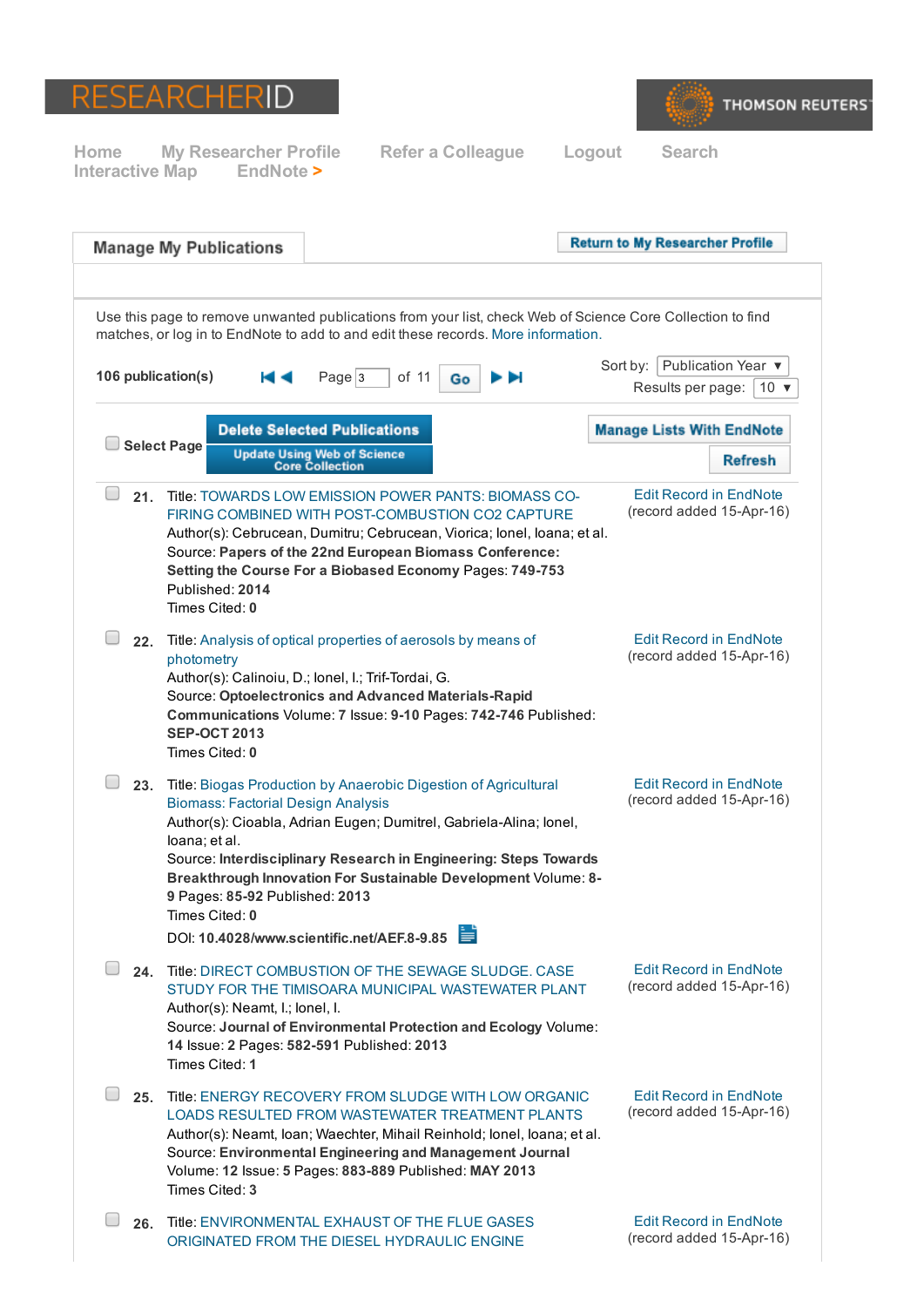|                    | <b>LOCOMOTIVE 1250 HP</b><br>Author(s): Balogh, R-M.; lonel, I.; Stepan, D.<br>Source: Journal of Environmental Protection and Ecology Volume:<br>14 Issue: 1 Pages: 12-21 Published: 2013<br>Times Cited: 0                                                                                                   |                                                                   |
|--------------------|----------------------------------------------------------------------------------------------------------------------------------------------------------------------------------------------------------------------------------------------------------------------------------------------------------------|-------------------------------------------------------------------|
| 27.                | Title: ENVIRONMENTAL MANAGEMENT OF THE SEWAGE SLUDGE:<br>CASE STUDY - THE WASTEWATER TREATMENT PLANT OF<br><b>TIMISOARA</b><br>Author(s): Neamt, Ioan; Ionel, Ioana<br>Source: Tehnicki Vjesnik-Technical Gazette Volume: 20 Issue: 3<br>Pages: 435-439 Published: JUN 2013<br>Times Cited: 0                  | <b>Edit Record in EndNote</b><br>(record added 15-Apr-16)         |
| 28.                | Title: Influence of aerosols pollution on the amount of collectable solar<br>energy<br>Author(s): Calinoiu, Delia; Paulescu, Marius; Ionel, Ioana; et al.<br>Source: Energy Conversion and Management Volume: 70 Pages:<br>76-82 Published: JUN 2013<br>Times Cited: 12<br>DOI: 10.1016/j.enconman.2013.02.012 | <b>Edit Record in EndNote</b><br>(record added 15-Apr-16)         |
|                    | 29. Title: Integration of the solid waste incineration residues into dense<br>slurry technology<br>Author(s): Waechter, M. R.; lonel, I.; IEEE<br>Source: 2013 4th International Youth Conference on Energy (lyce)<br>Published: 2013<br>Times Cited: 0                                                        | <b>Edit Record in EndNote</b><br>(record added 15-Apr-16)         |
|                    | 30. Title: NEW CONCEPT FOR LANDFILL DISPOSAL OF MUNICIPAL<br><b>SOLID WASTE INCINERATION RESIDUES</b><br>Author(s): Waechter, M. R.; lonel, I.; Negrea, A.<br>Source: Journal of Environmental Protection and Ecology Volume:<br>14 Issue: 3 Pages: 947-955 Published: 2013<br>Times Cited: 2                  | <b>Edit Record in EndNote</b><br>(record added 15-Apr-16)         |
| 106 publication(s) | Page 3<br>of 11<br>Go                                                                                                                                                                                                                                                                                          | Sort by: Publication Year ▼<br>Results per page:<br>10 $\sqrt{ }$ |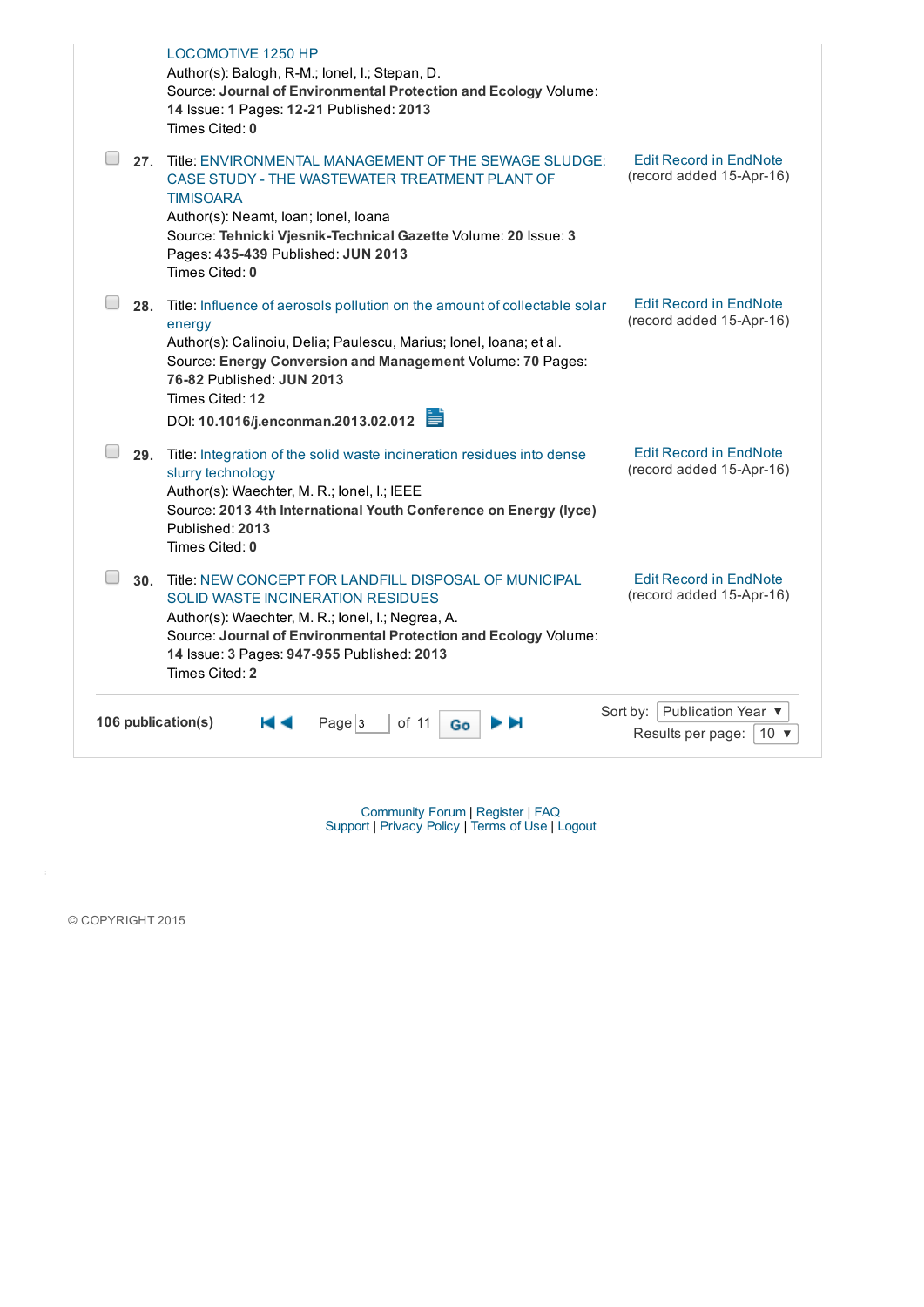



|                    | <b>Manage My Publications</b>                                                                                                                                                                                                                                                                                          | <b>Return to My Researcher Profile</b>                                   |  |  |  |  |  |  |
|--------------------|------------------------------------------------------------------------------------------------------------------------------------------------------------------------------------------------------------------------------------------------------------------------------------------------------------------------|--------------------------------------------------------------------------|--|--|--|--|--|--|
|                    |                                                                                                                                                                                                                                                                                                                        |                                                                          |  |  |  |  |  |  |
|                    | Use this page to remove unwanted publications from your list, check Web of Science Core Collection to find<br>matches, or log in to EndNote to add to and edit these records. More information.                                                                                                                        |                                                                          |  |  |  |  |  |  |
| 106 publication(s) | Page 4<br>of 11<br>н⊲<br>Go                                                                                                                                                                                                                                                                                            | Publication Year ▼<br>Sort by: $ $<br>Results per page:<br>10 $\sqrt{ }$ |  |  |  |  |  |  |
|                    | <b>Delete Selected Publications</b>                                                                                                                                                                                                                                                                                    | <b>Manage Lists With EndNote</b>                                         |  |  |  |  |  |  |
|                    | <b>Select Page</b><br><b>Update Using Web of Science</b><br><b>Core Collection</b>                                                                                                                                                                                                                                     | <b>Refresh</b>                                                           |  |  |  |  |  |  |
| 31.                | Title: SMALL-SCALE BIOGAS PRODUCTION USING RESIDUAL<br><b>SLUDGE AS SUBSTRATE</b><br>Author(s): Cioabla, A. E.; Ionel, I.; Bisorca, D.; et al.<br>Source: Journal of Environmental Protection and Ecology Volume:<br>14 Issue: 4 Pages: 1777-1784 Published: 2013<br>Times Cited: 2                                    | <b>Edit Record in EndNote</b><br>(record added 15-Apr-16)                |  |  |  |  |  |  |
|                    | 32. Title: Solid Biofuel Database - Potential of using Vegetal Biomass in<br><b>Biogas Production</b><br>Author(s): Cioabla, Adrian Eugen; Ionel, Ioana; Tenchea, Adrian; et al.<br>Source: Revista De Chimie Volume: 64 Issue: 2 Pages: 186-190<br>Published: FEB 2013<br>Times Cited: 3                              | <b>Edit Record in EndNote</b><br>(record added 15-Apr-16)                |  |  |  |  |  |  |
| 33.                | Title: STUDY ON THE QUALITY OF BIOGAS OBTAINED FROM<br>AGRICULTURAL RESIDUES DURING ANAEROBIC FERMENTATION<br>Author(s): Cioabla, A. E.; lonel, I.; Trif-Tordai, G.; et al.<br>Source: Journal of Environmental Protection and Ecology Volume:<br>14 Issue: 1 Pages: 247-255 Published: 2013<br>Times Cited: 2         | <b>Edit Record in EndNote</b><br>(record added 15-Apr-16)                |  |  |  |  |  |  |
| 34.                | Title: The effect of different transport modes on urban PM10 levels in<br>two European cities<br>Author(s): Makra, Laszlo; Ionel, Ioana; Csepe, Zoltan; et al.<br>Source: Science of the Total Environment Volume: 458 Pages: 36-46<br>Published: AUG 1 2013<br>Times Cited: 8<br>DOI: 10.1016/j.scitotenv.2013.04.021 | <b>Edit Record in EndNote</b><br>(record added 15-Apr-16)                |  |  |  |  |  |  |
|                    | 35. Title: Timisoara Aerosols Investigated with Remote Sensing Systems<br>Author(s): Malan, Bassim; Vetres, Ion; Ionel, Ioana; et al.<br>Source: Revista De Chimie Volume: 64 Issue: 8 Pages: 894-898<br>Published: AUG 2013<br>Times Cited: 0                                                                         | <b>Edit Record in EndNote</b><br>(record added 15-Apr-16)                |  |  |  |  |  |  |
| 36.                | Title: A NEW WAY FOR ENERGY SUPPLYING IN THE BEER<br><b>INDUSTRY</b><br>Author(s): Diaconu, A.; Russ, W.; Klitzing, B.; et al.<br>Source: Journal of Environmental Protection and Ecology Volume:<br>13 Issue: 4 Pages: 2331-2337 Published: 2012<br>Times Cited: 1                                                    | <b>Edit Record in EndNote</b><br>(record added 15-Apr-16)                |  |  |  |  |  |  |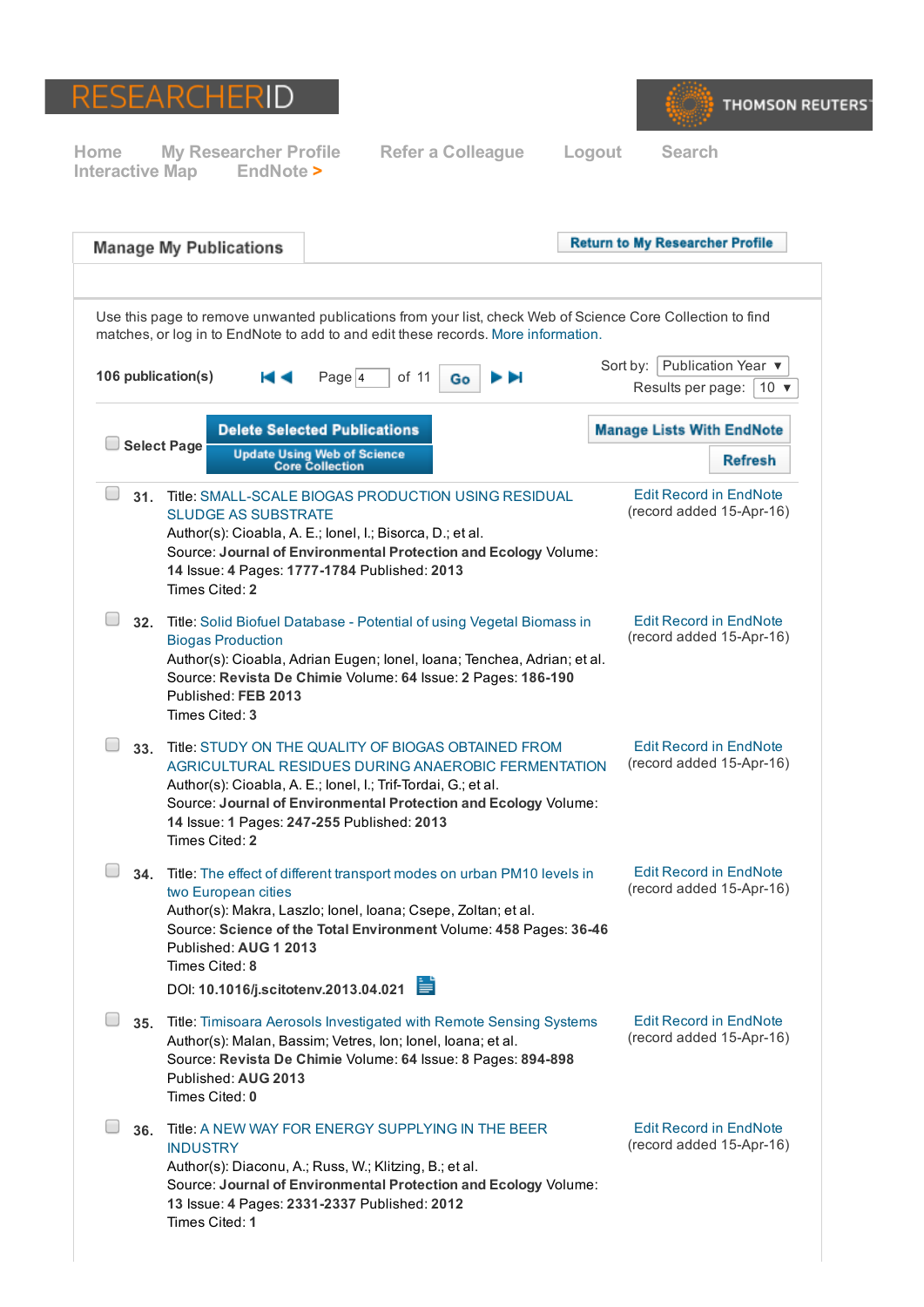| 37.                | Title: BIOFUELS FIRED IN SMALL-SCALE COGENERATION. A NEW<br>POTENTIAL IN GREENHOUSE GASES REDUCTION<br>Author(s): St Lontis, N.; lonel, I.; Popescu, Fr; et al.<br>Source: Journal of Environmental Protection and Ecology Volume:<br>13 Issue: 3 Pages: 1497-1502 Published: 2012<br>Times Cited: 0   | <b>Edit Record in EndNote</b><br>(record added 15-Apr-16)                      |
|--------------------|--------------------------------------------------------------------------------------------------------------------------------------------------------------------------------------------------------------------------------------------------------------------------------------------------------|--------------------------------------------------------------------------------|
| 38.                | Title: Biogas Production through Anaerobic Digestion of some Agro-<br><b>Industrial Residues</b><br>Author(s): Cioabla, Adrian Eugen; Ionel, Ioana; Dumitrel, Gabriela-<br>Alina; et al.<br>Source: Revista De Chimie Volume: 63 Issue: 6 Pages: 629-632<br>Published: JUN 2012<br>Times Cited: 1      | <b>Edit Record in EndNote</b><br>(record added 15-Apr-16)                      |
| 39.                | Title: CO2 Capture from Flue Gas with Monoethanolamine<br>Author(s): Cebrucean, Viorica; Ionel, Ioana<br>Source: Revista De Chimie Volume: 63 Issue: 7 Pages: 678-681<br>Published: JUL 2012<br>Times Cited: 2                                                                                         | <b>Edit Record in EndNote</b><br>(record added 15-Apr-16)                      |
| 40.                | Title: COMPARATIVE RESULTS CONCERNING CO-FIRING OF<br>BIOMASS RESIDUES WITH PIT COAL IN A PILOT PLANT<br>Author(s): Trif-Tordai, G.; lonel, I.; Cioabla, A.; et al.<br>Source: Journal of Environmental Protection and Ecology Volume:<br>13 Issue: 2 Pages: 700-709 Published: 2012<br>Times Cited: 1 | <b>Edit Record in EndNote</b><br>(record added 15-Apr-16)                      |
| 106 publication(s) | of 11<br>Page 4<br>Go                                                                                                                                                                                                                                                                                  | Publication Year ▼<br>Sort by:<br>Results per page:<br>10 $\blacktriangledown$ |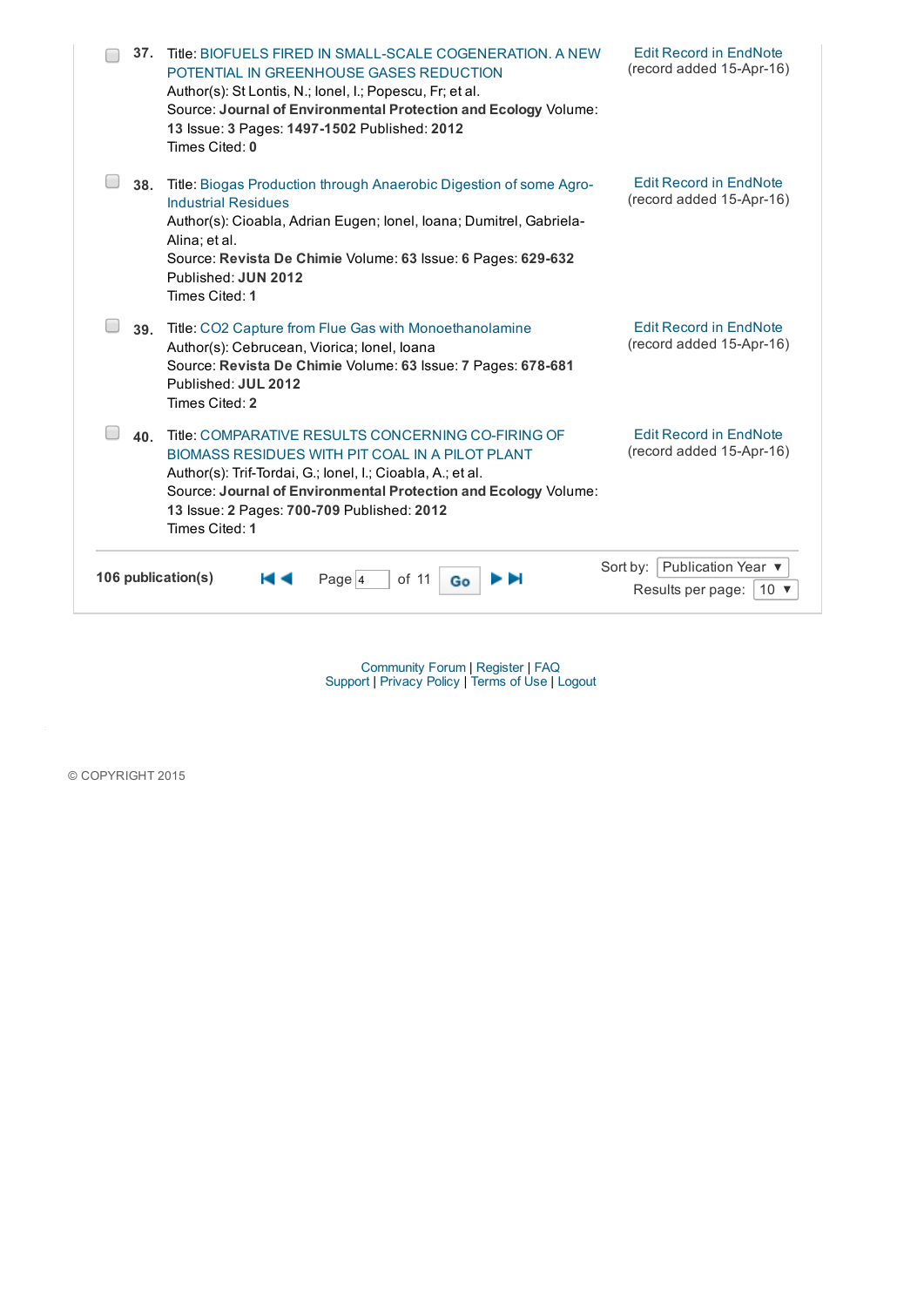



|                                                                                                                                                                                                 | <b>Manage My Publications</b>                                                                           |                                                                                                                                                                                                                                                                                                                          |   | <b>Return to My Researcher Profile</b>                            |  |  |  |
|-------------------------------------------------------------------------------------------------------------------------------------------------------------------------------------------------|---------------------------------------------------------------------------------------------------------|--------------------------------------------------------------------------------------------------------------------------------------------------------------------------------------------------------------------------------------------------------------------------------------------------------------------------|---|-------------------------------------------------------------------|--|--|--|
| Use this page to remove unwanted publications from your list, check Web of Science Core Collection to find<br>matches, or log in to EndNote to add to and edit these records. More information. |                                                                                                         |                                                                                                                                                                                                                                                                                                                          |   |                                                                   |  |  |  |
| 106 publication(s)                                                                                                                                                                              |                                                                                                         | Page $5$<br>of 11<br>Go                                                                                                                                                                                                                                                                                                  | ы | Sort by: Publication Year ▼<br>Results per page:<br>10 $\sqrt{ }$ |  |  |  |
|                                                                                                                                                                                                 | <b>Select Page</b>                                                                                      | <b>Delete Selected Publications</b>                                                                                                                                                                                                                                                                                      |   | <b>Manage Lists With EndNote</b>                                  |  |  |  |
|                                                                                                                                                                                                 |                                                                                                         | <b>Update Using Web of Science</b><br><b>Core Collection</b>                                                                                                                                                                                                                                                             |   | <b>Refresh</b>                                                    |  |  |  |
|                                                                                                                                                                                                 | Times Cited: 0                                                                                          | 41. Title: Comparative results in biogas production using municipal<br>biodegradable waste for green gas emissions reduction<br>Author(s): Cioabla, A. E.; lonel, I.; Popescu, F.<br>Source: Journal of Optoelectronics and Advanced Materials<br>Volume: 14 Issue: 3-4 Pages: 329-335 Published: MAR-APR 2012           |   | <b>Edit Record in EndNote</b><br>(record added 15-Apr-16)         |  |  |  |
|                                                                                                                                                                                                 | agricultural vegetal residues<br>Alina; et al.<br>2012<br>Times Cited: 6<br>DOI: 10.1186/1754-6834-5-39 | 42. Title: Comparative study on factors affecting anaerobic digestion of<br>Author(s): Cioabla, Adrian Eugen; Ionel, Ioana; Dumitrel, Gabriela-<br>Source: Biotechnology For Biofuels Volume: 5 Published: JUN 6                                                                                                         |   | <b>Edit Record in EndNote</b><br>(record added 15-Apr-16)         |  |  |  |
|                                                                                                                                                                                                 | <b>Fossil Fuels</b><br>Published: AUG 2012<br>Times Cited: 0                                            | 43. Title: Critical Analysis of the Main Advanced Post-combustion CO2<br>Capture Technologies Applied in Industrial Power Plants Running on<br>Author(s): Tomescu, Claudia Eudora; Dobrin, Marian; Ionel, Ioana<br>Source: Revista De Chimie Volume: 63 Issue: 8 Pages: 792-796                                          |   | <b>Edit Record in EndNote</b><br>(record added 15-Apr-16)         |  |  |  |
|                                                                                                                                                                                                 | <b>PLANT</b><br>Times Cited: 0                                                                          | 44. Title: ENVIRONMENTAL IMPACT OF THE CO-COMBUSTION OF<br>BUTANOL AND DIESEL IN A MICRO-COGENERATION POWER<br>Author(s): St Lontis, N.; lonel, I.; Popescu, Fr.; et al.<br>Source: Journal of Environmental Protection and Ecology Volume:<br>13 Issue: 2 Pages: 681-687 Published: 2012                                |   | <b>Edit Record in EndNote</b><br>(record added 15-Apr-16)         |  |  |  |
|                                                                                                                                                                                                 | Times Cited: 5<br>DOI: 10.1007/s10973-012-2547-4                                                        | 45. Title: Experimental approach of co-firing and anaerobic fermentation<br>of biomass and coal, and their thermochemical properties<br>Author(s): Cioabla, A. E.; Trif Tordai, G.; Rotaru, P.; et al.<br>Source: Journal of Thermal Analysis and Calorimetry Volume: 110<br>Issue: 1 Pages: 395-403 Published: OCT 2012 |   | <b>Edit Record in EndNote</b><br>(record added 15-Apr-16)         |  |  |  |
|                                                                                                                                                                                                 | <b>CORN DRYING PROCESS</b>                                                                              | 46. Title: IMPACT STUDIES OF THE AIR-FLUE GASES MIXTURE IN THE                                                                                                                                                                                                                                                           |   | <b>Edit Record in EndNote</b><br>(record added 15-Apr-16)         |  |  |  |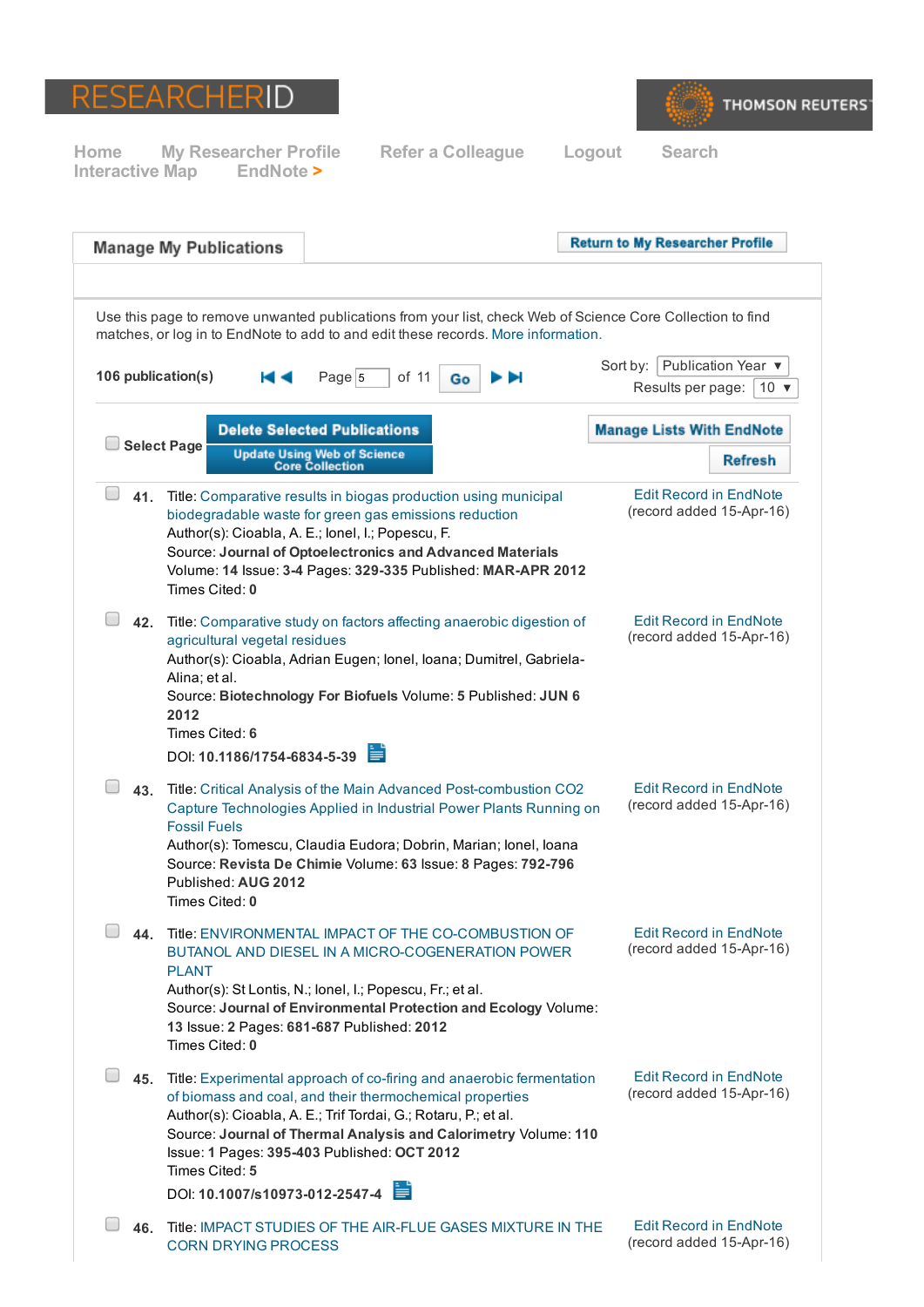|                    | Author(s): Calin, L.; lonel, I.; Popescu, F.; et al.<br>Source: Journal of Environmental Protection and Ecology Volume:<br>13 Issue: 2 Pages: 435-441 Published: 2012<br>Times Cited: 0                                                                                                                                                  |                                                                 |
|--------------------|------------------------------------------------------------------------------------------------------------------------------------------------------------------------------------------------------------------------------------------------------------------------------------------------------------------------------------------|-----------------------------------------------------------------|
| 47.                | Title: INTERACTIONS BETWEEN INFRASTRUCTURE, VEHICLES<br>AND ENVIRONMENTAL FOR RAIL TRAFFIC<br>Author(s): Stepan, D.; lonel, I.; Dungan, L.; et al.<br>Source: Journal of Environmental Protection and Ecology Volume:<br>13 Issue: 1 Pages: 104-112 Published: 2012<br>Times Cited: 2                                                    | <b>Edit Record in EndNote</b><br>(record added 15-Apr-16)       |
| 48.                | Title: Make-up Water Treatment within the Water Circuit of the Thermal<br><b>Power Plants</b><br>Author(s): Dobrin, Marian; Tomescu, Claudia Eudora; Ionel, Ioana; et<br>al.<br>Source: Revista De Chimie Volume: 63 Issue: 8 Pages: 839-842<br>Published: AUG 2012<br>Times Cited: 0                                                    | <b>Edit Record in EndNote</b><br>(record added 15-Apr-16)       |
| 49.                | Title: NECESSITY OF COMPLEMENTARY VERTICALLY-RESOLVED<br>LIDAR OBSERVATION FOR GROUND AIR POLLUTION ANALYSIS IN<br><b>WESTERN ROMANIA</b><br>Author(s): Vetres, I.; lonel, I.; Cazacu, M. -M.; et al.<br>Source: Journal of Environmental Protection and Ecology Volume:<br>13 Issue: 2 Pages: 409-419 Published: 2012<br>Times Cited: 3 | <b>Edit Record in EndNote</b><br>(record added 15-Apr-16)       |
| 50.                | Title: NOISE CONTROL IN RAILWAY VEHICLES<br>Author(s): Stepan, D.; lonel, I.; Stefanescu, W.; et al.<br>Source: Journal of Environmental Protection and Ecology Volume:<br>13 Issue: 2 Pages: 561-570 Published: 2012<br>Times Cited: 4                                                                                                  | <b>Edit Record in EndNote</b><br>(record added 15-Apr-16)       |
| 106 publication(s) | Page 5<br>of 11<br>Go                                                                                                                                                                                                                                                                                                                    | Sort by: Publication Year ▼<br>Results per page:<br>$10 \times$ |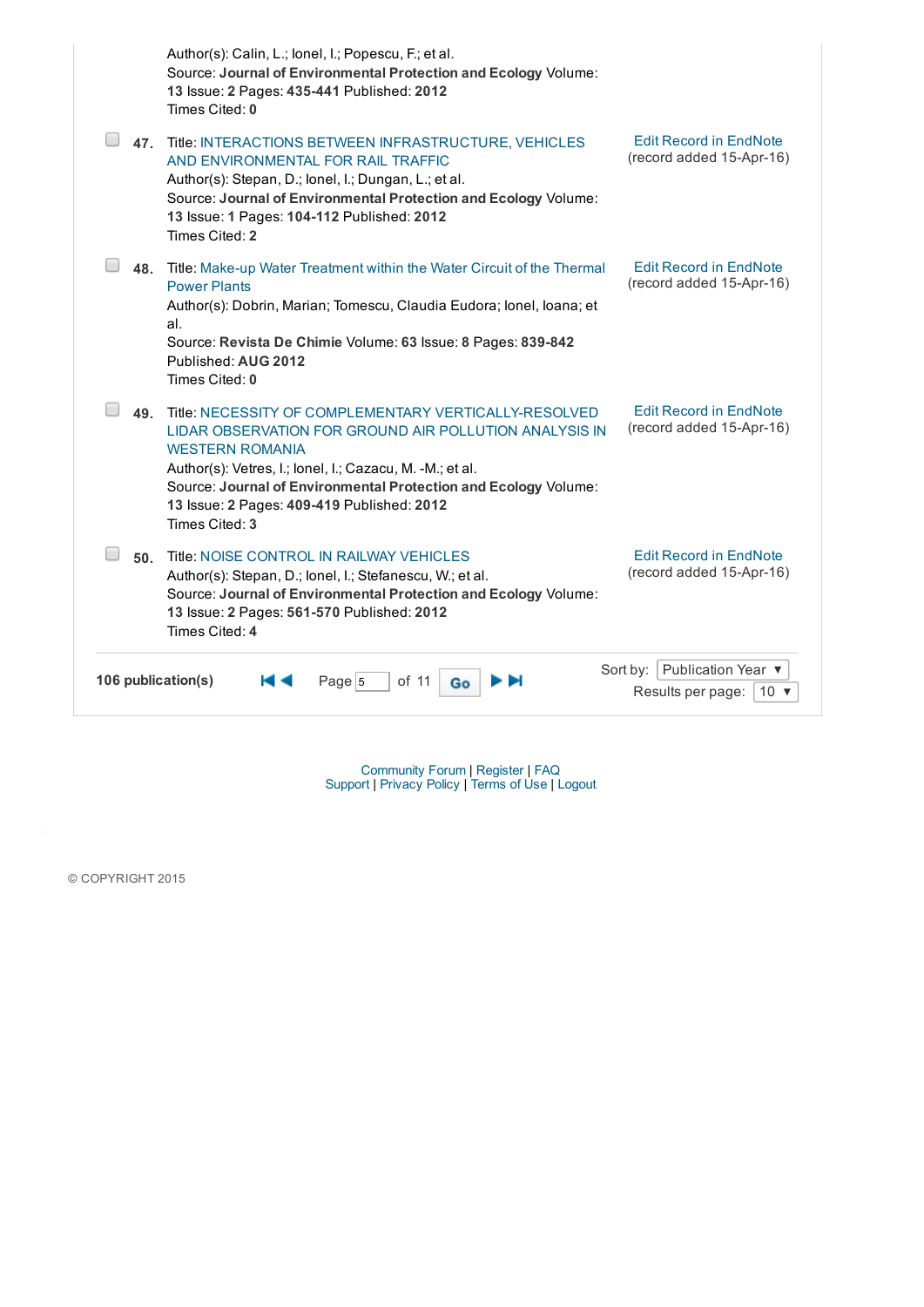



| <b>Manage My Publications</b>                           |                                                       |                                                                                                                                                                                                                                                                                 |    | <b>Return to My Researcher Profile</b>                                                                     |
|---------------------------------------------------------|-------------------------------------------------------|---------------------------------------------------------------------------------------------------------------------------------------------------------------------------------------------------------------------------------------------------------------------------------|----|------------------------------------------------------------------------------------------------------------|
|                                                         |                                                       | matches, or log in to EndNote to add to and edit these records. More information.                                                                                                                                                                                               |    | Use this page to remove unwanted publications from your list, check Web of Science Core Collection to find |
| 106 publication(s)                                      | н⊲                                                    | Page 6<br>of 11                                                                                                                                                                                                                                                                 | Go | Sort by:   Publication Year ▼<br>Results per page:<br>$10 \times$                                          |
| <b>Select Page</b>                                      |                                                       | <b>Delete Selected Publications</b>                                                                                                                                                                                                                                             |    | <b>Manage Lists With EndNote</b>                                                                           |
|                                                         |                                                       | <b>Update Using Web of Science</b><br><b>Core Collection</b>                                                                                                                                                                                                                    |    | <b>Refresh</b>                                                                                             |
| 51.<br>Times Cited: 1                                   |                                                       | Title: POTENTIAL OF SHORT ROTATION COPPICE AS RENEWABLE<br>ENERGY SOURCE, EXAMPLES FROM ROMANIAN PRACTICE<br>Author(s): lonel, I.; Dobrin, M.; Cebrucean, V.<br>Source: Journal of Environmental Protection and Ecology Volume:<br>13 Issue: 3 Pages: 1503-1512 Published: 2012 |    | <b>Edit Record in EndNote</b><br>(record added 15-Apr-16)                                                  |
| 52.<br>et al.<br>Times Cited: 4                         | Published: SEP 2012                                   | Title: Remote SO2 Monitoring with UV Cameras for Stack Emissions<br>Author(s): Nisulescu, Gheorghe Catalin; Ionel, Ioana; Malan, Bassim;<br>Source: Revista De Chimie Volume: 63 Issue: 9 Pages: 940-944                                                                        |    | <b>Edit Record in EndNote</b><br>(record added 15-Apr-16)                                                  |
| 53.<br>cameras<br><b>SEP-OCT 2012</b><br>Times Cited: 0 |                                                       | Title: Research concerning emissions monitoring by means of UV<br>Author(s): Nisulescu, Gh C.; lonel, I.; Popescu, F.<br>Source: Optoelectronics and Advanced Materials-Rapid<br>Communications Volume: 6 Issue: 9-10 Pages: 935-940 Published:                                 |    | <b>Edit Record in EndNote</b><br>(record added 15-Apr-16)                                                  |
| Times Cited: 3                                          | <b>Applying Sun Photometry</b><br>Published: AUG 2012 | 54. Title: Research Regarding Aerosol Properties of the Grimsvotn Ash by<br>Author(s): Calinoiu, Delia; Ionel, Ioana; Trif-Tordai, Gavrila<br>Source: Revista De Chimie Volume: 63 Issue: 8 Pages: 846-850                                                                      |    | <b>Edit Record in EndNote</b><br>(record added 15-Apr-16)                                                  |
| 55.<br>Times Cited: 5                                   | water treatment plant<br>Published: JUL 2012          | Title: Sewage Sludge to Energy Possible strategies for Timisoara<br>Author(s): Neamt, Ioan; Ionel, Ioana; Florescu, Constantin<br>Source: Revista De Chimie Volume: 63 Issue: 7 Pages: 739-742                                                                                  |    | <b>Edit Record in EndNote</b><br>(record added 15-Apr-16)                                                  |
| 56.<br>Times Cited: 2                                   | <b>REGION OF ROMANIA</b>                              | Title: SUSTAINABLE DEVELOPMENT OF TRANSPORT IN THE WEST<br>Author(s): Rosca, C. A.; Mocuta, G. E.; Popescu, M.; et al.<br>Source: Journal of Environmental Protection and Ecology Volume:<br>13 Issue: 1 Pages: 227-235 Published: 2012                                         |    | <b>Edit Record in EndNote</b><br>(record added 15-Apr-16)                                                  |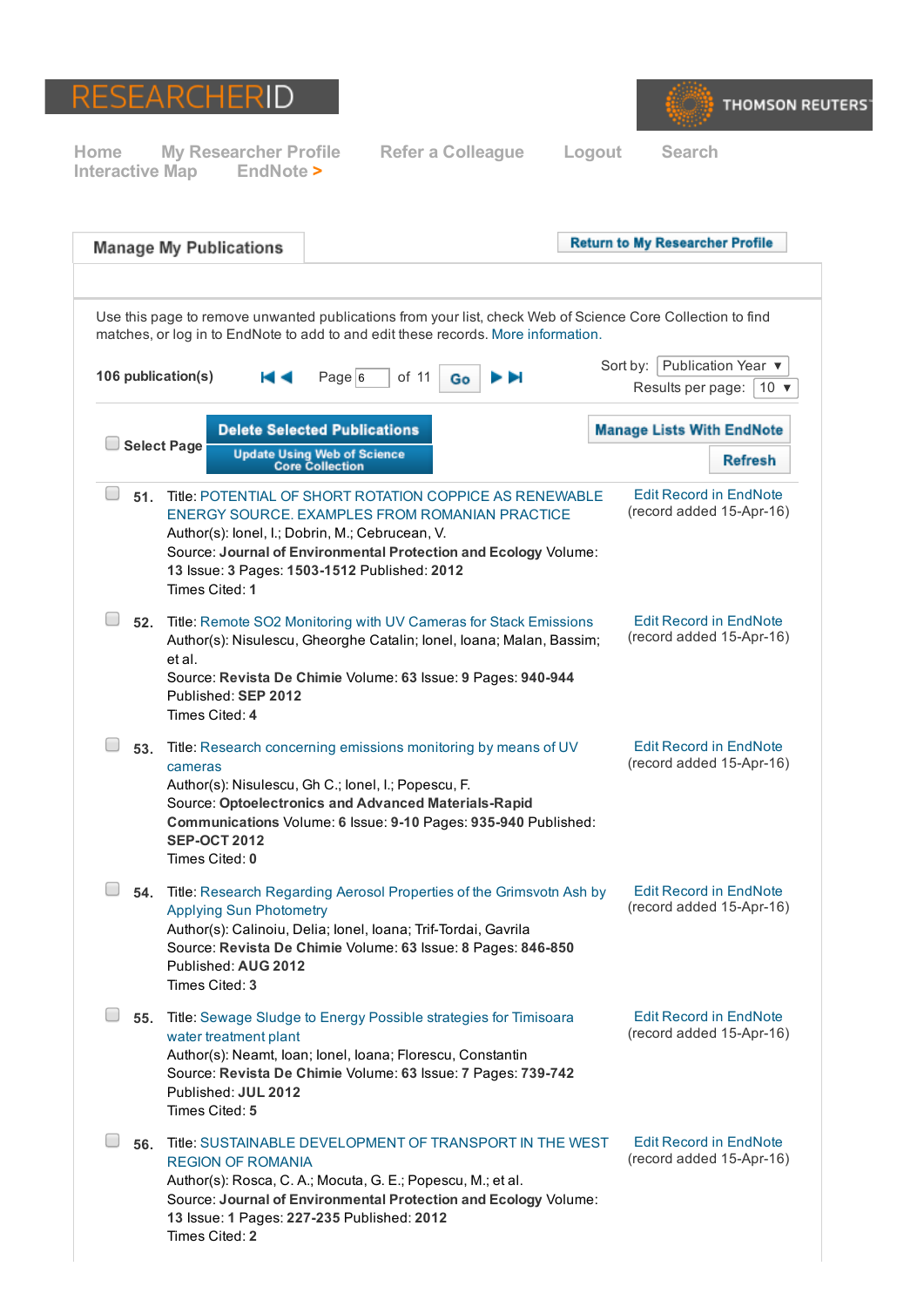| 57.                | Title: AIR QUALITY MONITORING IN AN URBAN AGGLOMERATION<br>Author(s): Popescu, F.; lonel, I.; Lontis, N.; et al.<br>Source: Romanian Journal of Physics Volume: 56 Issue: 3-4 Pages:<br>495-506 Published: 2011<br>Times Cited: 6                                                                                                          | <b>Edit Record in EndNote</b><br>(record added 15-Apr-16)                      |  |
|--------------------|--------------------------------------------------------------------------------------------------------------------------------------------------------------------------------------------------------------------------------------------------------------------------------------------------------------------------------------------|--------------------------------------------------------------------------------|--|
| 58.                | Title: COMPARISON STUDY OF TWO DIESEL HYDRAULIC<br><b>LOCOMOTIVE ENGINES REGARDING THE ENVIRONMENTAL</b><br><b>POLLUTION</b><br>Author(s): Balogh, R. -M.; Lontis, N.; lonel, I.; et al.<br>Source: Journal of Environmental Protection and Ecology Volume:<br>12 Issue: 4 Pages: 1840-1849 Published: 2011<br>Times Cited: 0              | <b>Edit Record in EndNote</b><br>(record added 15-Apr-16)                      |  |
| 59.                | Title: EVALUATION OF AIR QUALITY IN AIRPORT AREAS BY<br><b>NUMERICAL SIMULATION</b><br>Author(s): Popescu, Francisc; Ionel, Ioana; Talianu, Camelia<br>Source: Environmental Engineering and Management Journal<br>Volume: 10 Issue: 1 Pages: 115-120 Published: JAN 2011<br>Times Cited: 9                                                | <b>Edit Record in EndNote</b><br>(record added 15-Apr-16)                      |  |
| 60.                | Title: Experimental approach concerning the selective catalytic<br>reduction of NOx for diesel engines of Romanian railway transport<br>Author(s): Balogh, R. M.; lonel, I.<br>Source: Optoelectronics and Advanced Materials-Rapid<br>Communications Volume: 5 Issue: 10 Pages: 1123-1129 Published:<br><b>OCT 2011</b><br>Times Cited: 1 | <b>Edit Record in EndNote</b><br>(record added 15-Apr-16)                      |  |
| 106 publication(s) | of 11<br>Page $6$<br>Go                                                                                                                                                                                                                                                                                                                    | Publication Year ▼<br>Sort by:<br>Results per page:<br>10 $\blacktriangledown$ |  |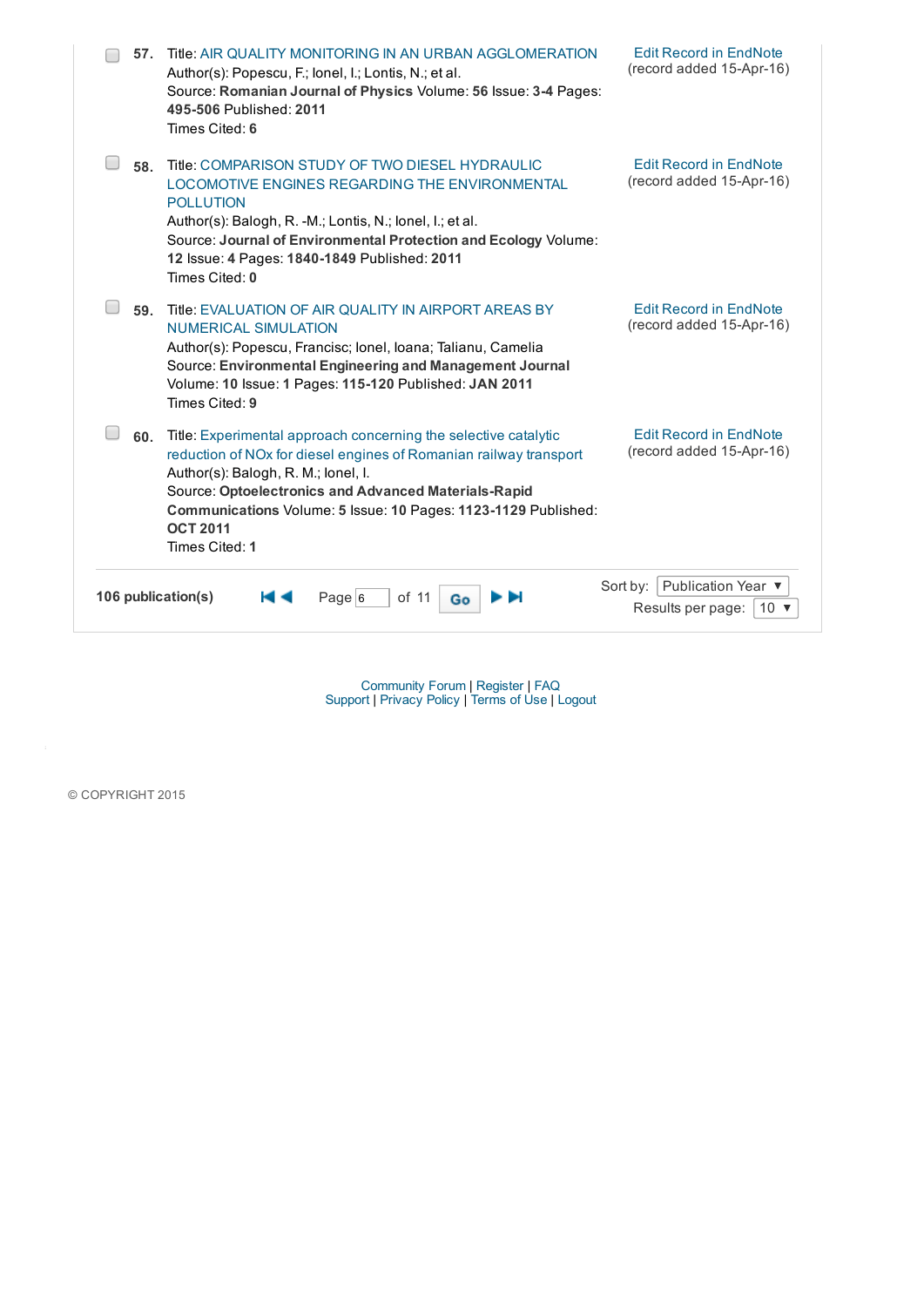



|     | <b>Manage My Publications</b>                                                  |                                                                                                                                                                                                                                                                                                              |    | <b>Return to My Researcher Profile</b>           |                               |
|-----|--------------------------------------------------------------------------------|--------------------------------------------------------------------------------------------------------------------------------------------------------------------------------------------------------------------------------------------------------------------------------------------------------------|----|--------------------------------------------------|-------------------------------|
|     |                                                                                | Use this page to remove unwanted publications from your list, check Web of Science Core Collection to find<br>matches, or log in to EndNote to add to and edit these records. More information.                                                                                                              |    |                                                  |                               |
|     | 106 publication(s)                                                             | Page 7<br>of 11<br>Go                                                                                                                                                                                                                                                                                        | ÞИ | Sort by: Publication Year ▼<br>Results per page: | 10 $\blacktriangledown$       |
|     | <b>Select Page</b>                                                             | <b>Delete Selected Publications</b>                                                                                                                                                                                                                                                                          |    | <b>Manage Lists With EndNote</b>                 |                               |
|     |                                                                                | <b>Update Using Web of Science</b><br><b>Core Collection</b>                                                                                                                                                                                                                                                 |    |                                                  | <b>Refresh</b>                |
|     | Author(s): lacobescu, F.; lonel, I.<br><b>DEC 2011</b><br>Times Cited: 0       | 61. Title: Experimental comparative results of main pollutants monitoring<br>for a spark ignition cogeneration engine fuelled with LPG and petrol<br>Source: Optoelectronics and Advanced Materials-Rapid<br>Communications Volume: 5 Issue: 12 Pages: 1364-1369 Published:                                  |    | (record added 15-Apr-16)                         | <b>Edit Record in EndNote</b> |
| 62. | <b>SYSTEM</b><br>Author(s): Silaghi, D.; lonel, I.; Cira, O.<br>Times Cited: 0 | Title: EXPERIMENTAL DATA PROCESSING IN A SOLAR HEATING<br>Source: Journal of Environmental Protection and Ecology Volume:<br>12 Issue: 4A Pages: 2287-2293 Published: 2011                                                                                                                                   |    | (record added 15-Apr-16)                         | <b>Edit Record in EndNote</b> |
| 63. | 507-519 Published: 2011<br>Times Cited: 3                                      | Title: MEASURING AIR POLLUTANTS IN AN INTERNATIONAL<br>ROMANIA AIRPORT WITH POINT AND OPEN PATH INSTRUMENTS<br>Author(s): lonel, I.; Nicolae, D.; Popescu, F.; et al.<br>Source: Romanian Journal of Physics Volume: 56 Issue: 3-4 Pages:                                                                    |    | (record added 15-Apr-16)                         | <b>Edit Record in EndNote</b> |
| 64. | <b>AUG 2010</b><br>Times Cited: 3                                              | Title: Air pollution analysis in western Romania and the necessity of<br>complementary vertical resolved LIDAR observation<br>Author(s): Vetres, I.; lonel, I.; Popescu, F.; et al.<br>Source: Optoelectronics and Advanced Materials-Rapid<br>Communications Volume: 4 Issue: 8 Pages: 1256-1260 Published: |    | (record added 15-Apr-16)                         | <b>Edit Record in EndNote</b> |
|     | et al.<br>Pages: 181-184 Published: 2010<br>Times Cited: 1                     | 65. Title: Air pollution monitoring in a town nearly power plant<br>Author(s): Catalin, Nsulescu Gheorghe; Ionel, Ioana; Calinoiu, Delia;<br>Source: Advances in Biology, Bioengineering and Environment                                                                                                     |    | (record added 15-Apr-16)                         | <b>Edit Record in EndNote</b> |
| 66. | <b>ROMANIAN AIRPORT</b>                                                        | Title: AIR QUALITY MONITORING IN AN INTERNATIONAL<br>Author(s): lonel, I.; Apostol, G.; Popescu, F.; et al.<br>Source: Journal of Environmental Protection and Ecology Volume:                                                                                                                               |    | (record added 15-Apr-16)                         | <b>Edit Record in EndNote</b> |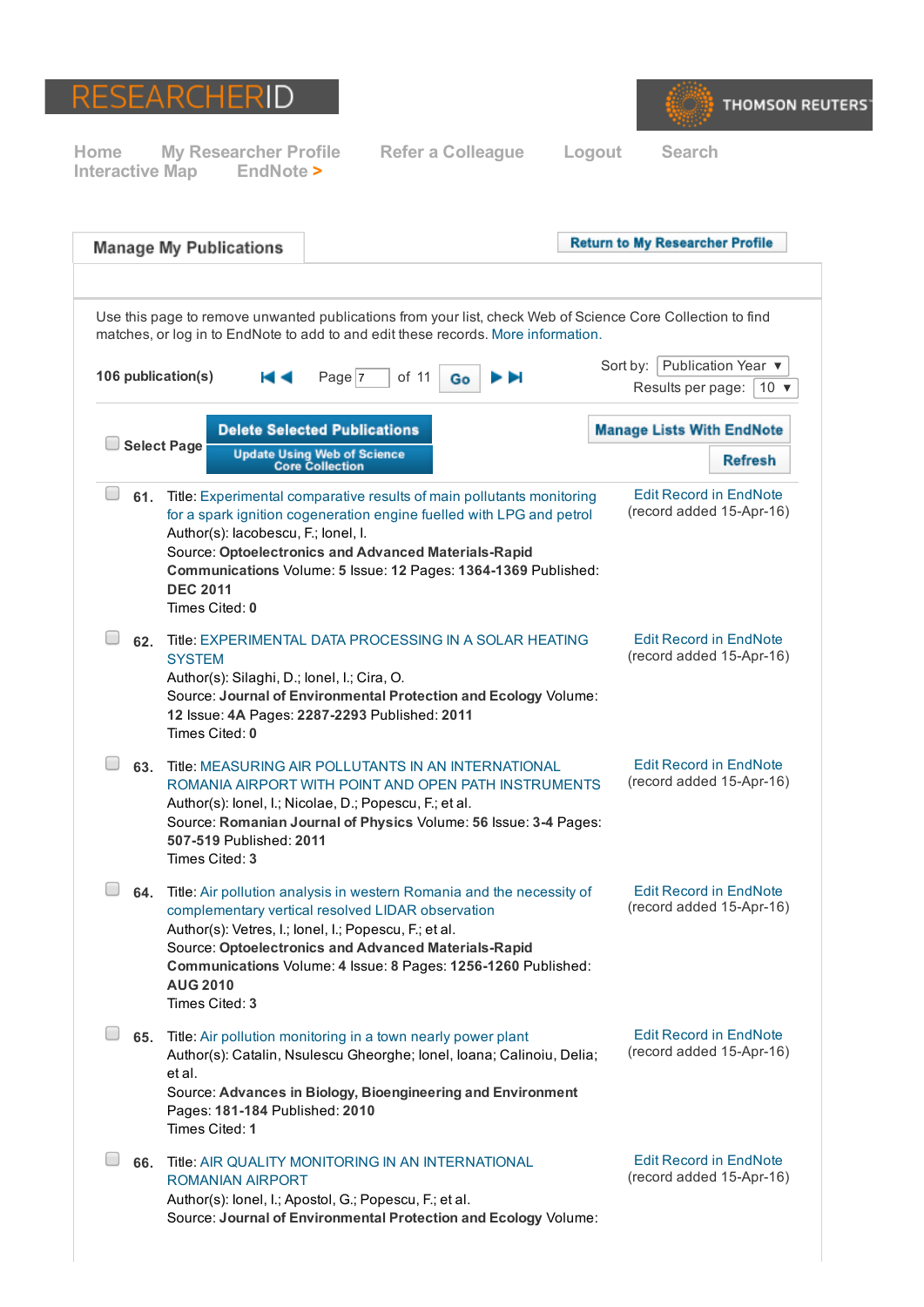|                    | 11 Issue: 3 Pages: 815-821 Published: 2010<br>Times Cited: 5                                                                                                                                                                                                                            |                                                                   |
|--------------------|-----------------------------------------------------------------------------------------------------------------------------------------------------------------------------------------------------------------------------------------------------------------------------------------|-------------------------------------------------------------------|
| 67.                | Title: Biofuels a renewable energy source for combined heat and<br>power systems<br>Author(s): Lontis, Nicolae; Tordai, Trif; lonel, loana; et al.<br>Source: Advances in Biology, Bioengineering and Environment<br>Pages: 152-157 Published: 2010<br>Times Cited: 0                   | <b>Edit Record in EndNote</b><br>(record added 15-Apr-16)         |
| 68.                | Title: CONTRIBUTION REGARDING THE IMPACT GENERATED BY<br>THE ROMANIAN NATIONAL RAILWAY SISTEM ON AIR QUALITY<br>Author(s): Balogh, Ramon-Mihai; Ionel, Ioana; Varga, Lucia Ana; et al.<br>Source: Metalurgia International Volume: 15 Pages: 46-55<br>Published: 2010<br>Times Cited: 0 | <b>Edit Record in EndNote</b><br>(record added 15-Apr-16)         |
| 69.                | Title: CONTRIBUTION TO AIR QUALITY MONITORING IN THE<br><b>EASTERN PART OF TIMISOARA CITY</b><br>Author(s): Varga, Lucia Ana; Apascaritei, Maria; Ionel, Ioana; et al.<br>Source: Metalurgia International Volume: 15 Pages: 40-45<br>Published: 2010<br>Times Cited: 1                 | <b>Edit Record in EndNote</b><br>(record added 15-Apr-16)         |
| 70.                | Title: Evaluation of Air Quality Monitoring data obtained from parallel<br>monitoring<br>Author(s): Popescu, Francisc; Ionel, Ioana; Bota, Constantin; et al.<br>Source: Advances in Biology, Bioengineering and Environment<br>Pages: 158-161 Published: 2010<br>Times Cited: 0        | <b>Edit Record in EndNote</b><br>(record added 15-Apr-16)         |
| 106 publication(s) | of 11<br>Page 7<br>Go                                                                                                                                                                                                                                                                   | Sort by: Publication Year ▼<br>Results per page:<br>10 $\sqrt{ }$ |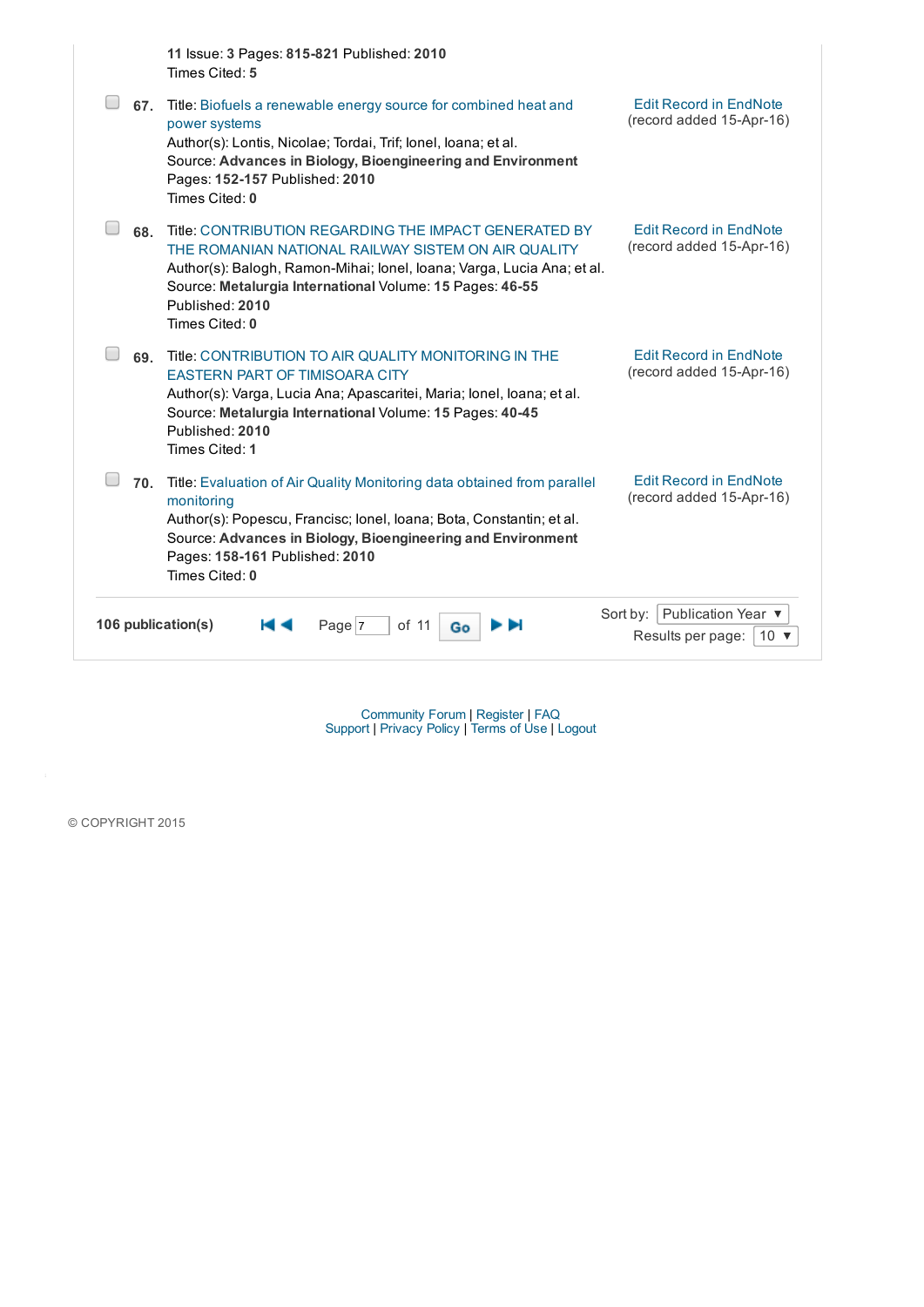



|     | <b>Manage My Publications</b>                                                                                                                                                                                                                                                                           |                                                              |    | <b>Return to My Researcher Profile</b>                                                                     |
|-----|---------------------------------------------------------------------------------------------------------------------------------------------------------------------------------------------------------------------------------------------------------------------------------------------------------|--------------------------------------------------------------|----|------------------------------------------------------------------------------------------------------------|
|     | matches, or log in to EndNote to add to and edit these records. More information.                                                                                                                                                                                                                       |                                                              |    | Use this page to remove unwanted publications from your list, check Web of Science Core Collection to find |
|     | 106 publication(s)                                                                                                                                                                                                                                                                                      | of 11<br>Page 8                                              | Go | Publication Year ▼<br>Sort by: $ $<br>Results per page:<br>10 $\blacktriangledown$                         |
|     |                                                                                                                                                                                                                                                                                                         | <b>Delete Selected Publications</b>                          |    | <b>Manage Lists With EndNote</b>                                                                           |
|     | <b>Select Page</b>                                                                                                                                                                                                                                                                                      | <b>Update Using Web of Science</b><br><b>Core Collection</b> |    | <b>Refresh</b>                                                                                             |
| 71. | Title: INFLUENCE OF STRUCTURAL STATE ON CAVITATIONAL<br>EROSION OF AUSTENITIC STAINLESS STEEL SOLUTION<br><b>TREATMENT AND NITRIDING</b><br>Author(s): Padurean, Ioan; Ionel, Ioana<br>Source: Metalurgia International Volume: 15 Issue: 10 Pages: 55-59<br>Published: 2010<br>Times Cited: 0          |                                                              |    | <b>Edit Record in EndNote</b><br>(record added 15-Apr-16)                                                  |
| 72. | Title: LIDAR system implementation and development for novel<br>romanian systems<br>Author(s): Vetres, I.; lonel, I.; Popescu, F.; et al.<br>Source: Optoelectronics and Advanced Materials-Rapid<br>Communications Volume: 4 Issue: 8 Pages: 1074-1077 Published:<br><b>AUG 2010</b><br>Times Cited: 2 |                                                              |    | <b>Edit Record in EndNote</b><br>(record added 15-Apr-16)                                                  |
| 73. | Title: Novel Approach for District Heating and Cooling Technology<br>Author(s): lonel, loana; Popescu, Francisc; Dungan, Luisa Izabel; et al.<br>Source: Advances in Biology, Bioengineering and Environment<br>Pages: 162-167 Published: 2010<br>Times Cited: 0                                        |                                                              |    | <b>Edit Record in EndNote</b><br>(record added 15-Apr-16)                                                  |
| 74. | Title: NOVEL TECHNOLOGY OF COAL BIOMASS CO-COMBUSTION<br><b>WITH CO2 CAPTURE</b><br>Author(s): Cebrucean, D.; lonel, I.; Panait, T.<br>Source: Journal of Environmental Protection and Ecology Volume:<br>11 Issue: 1 Pages: 284-293 Published: 2010<br>Times Cited: 6                                  |                                                              |    | <b>Edit Record in EndNote</b><br>(record added 15-Apr-16)                                                  |
| 75. | Title: Pollution control in airport areas by means of numerical<br>simulation<br>Author(s): Popescu, Francisc; Ionel, Ioana; Lontis, Nicolae; et al.<br>Source: Advances in Biology, Bioengineering and Environment<br>Pages: 176-180 Published: 2010<br>Times Cited: 0                                 |                                                              |    | <b>Edit Record in EndNote</b><br>(record added 15-Apr-16)                                                  |
| 76. | Title: REMOVAL OF MERCURY FROM MUNICIPAL SOLID WASTE<br><b>COMBUSTION GASES</b><br>Author(s): lonel, I.; Popescu, F.; Padure, G.; et al.<br>Source: Journal of Environmental Protection and Ecology Volume:<br>11 Issue: 1 Pages: 294-305 Published: 2010<br>Times Cited: 1                             |                                                              |    | <b>Edit Record in EndNote</b><br>(record added 15-Apr-16)                                                  |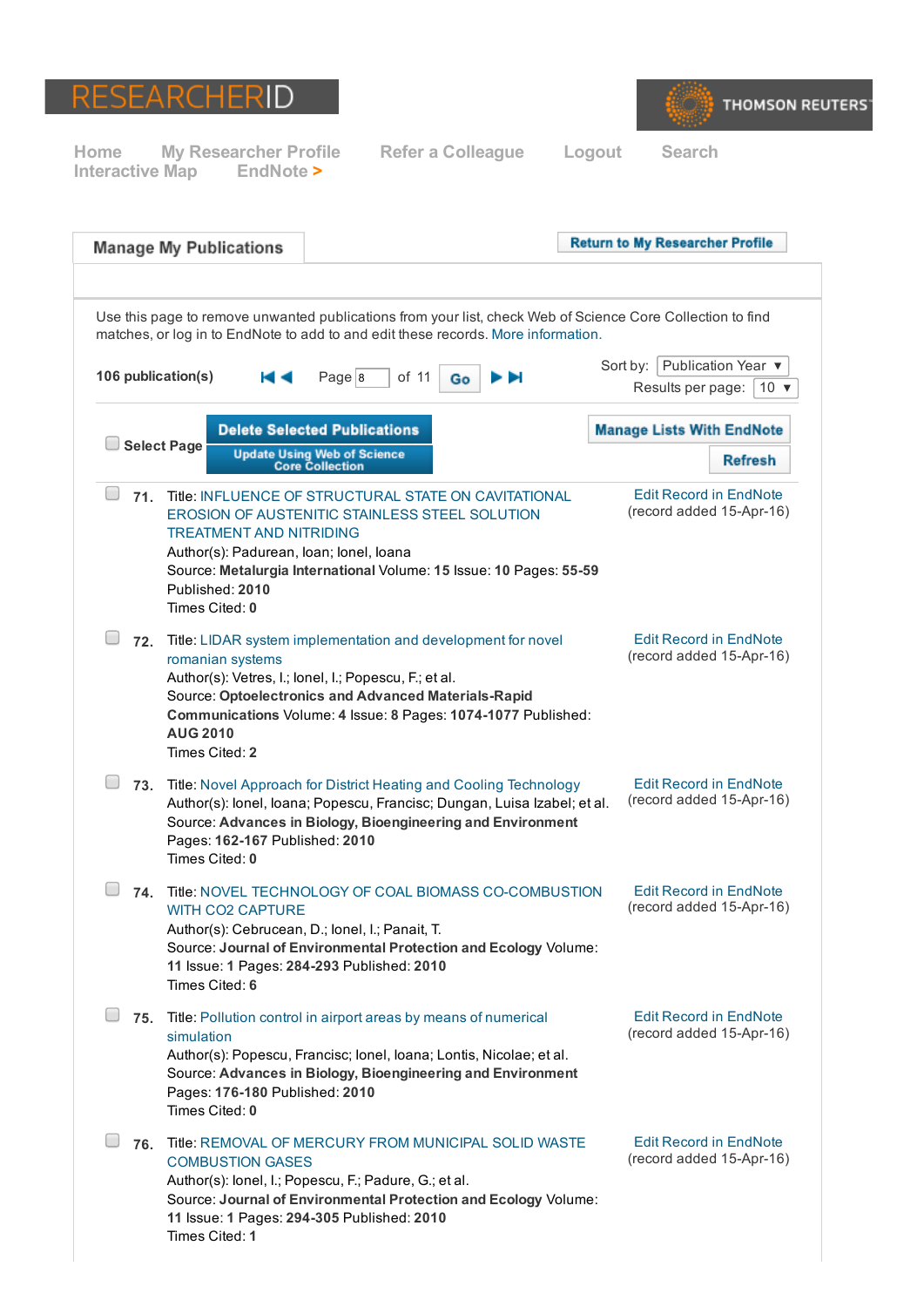| 77.                | Title: Research concerning thermal stress of bandages on block<br>braking in case of braking stop<br>Author(s): Dungan, Luisa Izabel; Ionel, Ioana; Dungan, Mircea; et al.<br>Source: Advances in Biology, Bioengineering and Environment<br>Pages: 168-171 Published: 2010<br>Times Cited: 0                                      | <b>Edit Record in EndNote</b><br>(record added 15-Apr-16)                      |
|--------------------|------------------------------------------------------------------------------------------------------------------------------------------------------------------------------------------------------------------------------------------------------------------------------------------------------------------------------------|--------------------------------------------------------------------------------|
| 78.                | Title: Solar energy power systems as renewable energy technique of<br>the future<br>Author(s): Calinoiu, D.; lonel, I.<br>Source: Journal of Optoelectronics and Advanced Materials<br>Volume: 12 Issue: 5 Pages: 1220-1225 Published: MAY 2010<br>Times Cited: 1                                                                  | <b>Edit Record in EndNote</b><br>(record added 15-Apr-16)                      |
| 79.                | Title: STUDY CONNECTED WITH WOOD RESIDUES BEHAVIOUR<br>DURING ANAEROBIC FERMENTATION PROCESS<br>Author(s): Cioabla, Adrian Eugen; Ionel, Ioana; Popescu, Francisc<br>Source: Environmental Engineering and Management Journal<br>Volume: 9 Issue: 10 Pages: 1411-1416 Published: OCT 2010<br>Times Cited: 2                        | <b>Edit Record in EndNote</b><br>(record added 15-Apr-16)                      |
| 80.                | Title: Theoretical study regarding the importance of biomass in<br>obtaining biogas using the anaerobic fermentation process<br>Author(s): Cioabla, Adrian Eugen; Ionel, Ioana; Trif-Tordai, Gavrila; et<br>al.<br>Source: Advances in Biology, Bioengineering and Environment<br>Pages: 172-175 Published: 2010<br>Times Cited: 1 | <b>Edit Record in EndNote</b><br>(record added 15-Apr-16)                      |
| 106 publication(s) | Page $ 8 $<br>of 11<br>Go                                                                                                                                                                                                                                                                                                          | Publication Year ▼<br>Sort by:<br>Results per page:<br>10 $\blacktriangledown$ |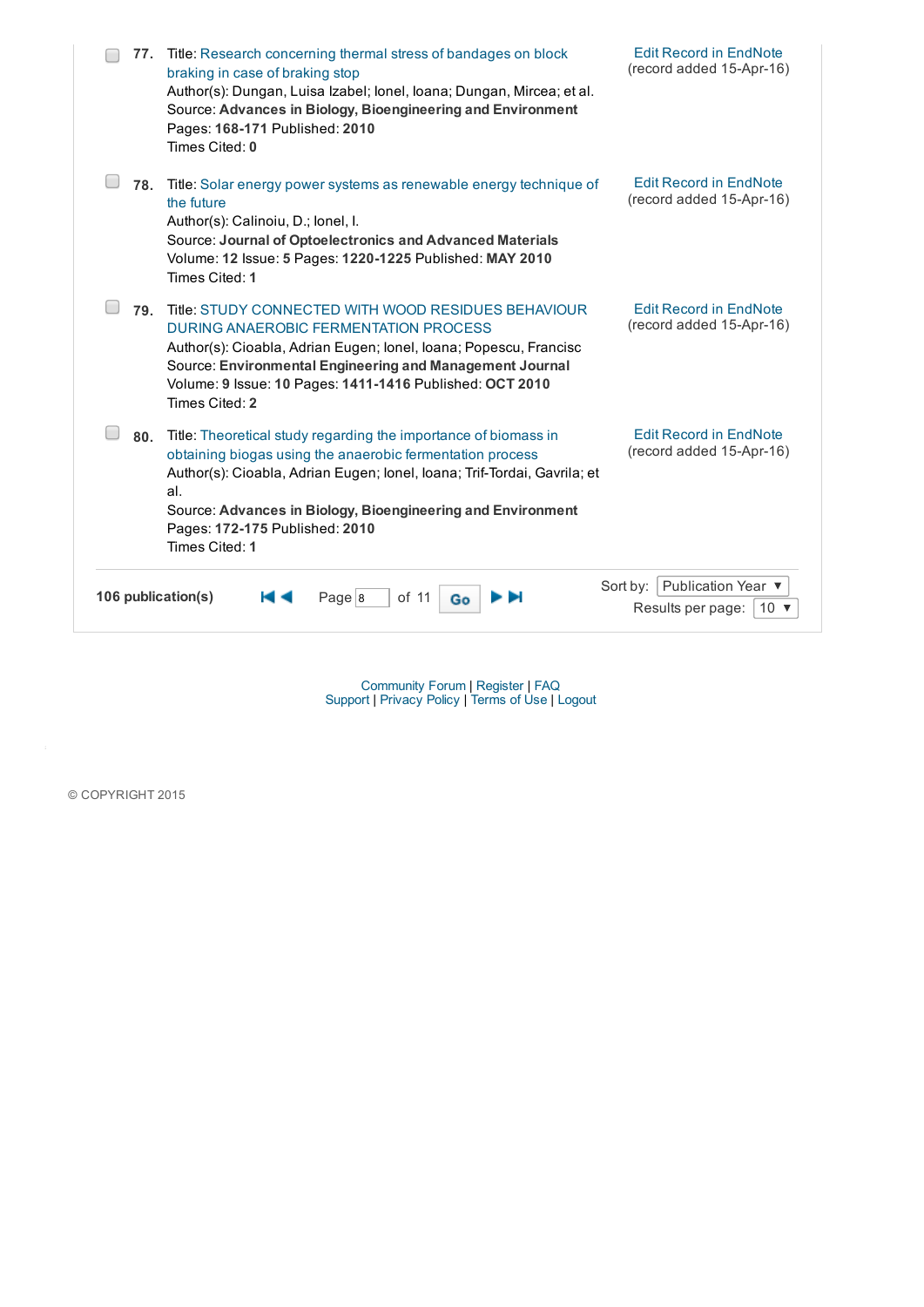



| <b>Manage My Publications</b>                                                                                                                               |                                                                                                                                                                                                                                                                                                                                            | <b>Return to My Researcher Profile</b>                                                                     |
|-------------------------------------------------------------------------------------------------------------------------------------------------------------|--------------------------------------------------------------------------------------------------------------------------------------------------------------------------------------------------------------------------------------------------------------------------------------------------------------------------------------------|------------------------------------------------------------------------------------------------------------|
|                                                                                                                                                             | matches, or log in to EndNote to add to and edit these records. More information.                                                                                                                                                                                                                                                          | Use this page to remove unwanted publications from your list, check Web of Science Core Collection to find |
| 106 publication(s)                                                                                                                                          | Page 9<br>of 11<br>ÞЫ<br>Go                                                                                                                                                                                                                                                                                                                | Sort by: Publication Year ▼                                                                                |
|                                                                                                                                                             |                                                                                                                                                                                                                                                                                                                                            | Results per page:<br>10 $\blacktriangledown$                                                               |
| <b>Select Page</b>                                                                                                                                          | <b>Delete Selected Publications</b>                                                                                                                                                                                                                                                                                                        | <b>Manage Lists With EndNote</b>                                                                           |
|                                                                                                                                                             | <b>Update Using Web of Science</b><br><b>Core Collection</b>                                                                                                                                                                                                                                                                               | <b>Refresh</b>                                                                                             |
| in a branching tube network<br>910 Published: OCT 2010<br>Times Cited: 1<br>DOI: 10.1007/s00231-010-0638-y                                                  | 81. Title: Three-dimensional numerical simulation of the reciprocating flow<br>Author(s): lonel, loana; Mochizuki, S.; Comsa, Oana; et al.<br>Source: Heat and Mass Transfer Volume: 46 Issue: 8-9 Pages: 903-                                                                                                                             | <b>Edit Record in EndNote</b><br>(record added 15-Apr-16)                                                  |
|                                                                                                                                                             | 82. Title: AIR POLLUTION LEVEL IN URBAN REGION OF BUCHAREST                                                                                                                                                                                                                                                                                | <b>Edit Record in EndNote</b>                                                                              |
| AND IN RURAL REGION<br>al.                                                                                                                                  | Author(s): Apascaritei, Maria; Popescu, Francisc; Ionel, Habil Ioana; et                                                                                                                                                                                                                                                                   | (record added 18-Apr-16)                                                                                   |
| 335 Published: 2009<br>Times Cited: 3                                                                                                                       | Source: Sse '09: Proceedings of the 11th Wseas International<br>Conference on Sustainability in Science Engineering Pages: 330-                                                                                                                                                                                                            |                                                                                                            |
| <b>CURRENT SITUATION AND PERSPECTIVES</b><br>Author(s): Popescu, F.; lonel, I.; Ungureanu, C.<br>10 Issue: 1 Pages: 1-13 Published: 2009<br>Times Cited: 21 | 83. Title: AMBIENT AIR QUALITY MEASUREMENTS IN TIMISOARA.<br>Source: Journal of Environmental Protection and Ecology Volume:                                                                                                                                                                                                               | <b>Edit Record in EndNote</b><br>(record added 15-Apr-16)                                                  |
| <b>TEST RIG AND RESULTS</b><br>Published: 2009<br>Times Cited: 1                                                                                            | 84. Title: BIOGAS PRODUCTION FROM AGRICULTURAL RESIDUES.<br>Author(s): Adrian, Cioabla; Ionel, Ioana; Ioan, Padurean; et al.<br>Source: Metalurgia International Volume: 14 Issue: 3 Pages: 40-44                                                                                                                                          | <b>Edit Record in EndNote</b><br>(record added 15-Apr-16)                                                  |
| 357 Published: 2009<br>Times Cited: 1                                                                                                                       | 85. Title: Co-combustion of fossil fuel with biofuel in small cogeneration<br>systems, between necessity and achievements<br>Author(s): lonel, loana; Popescu, Francisc; Lontis, Nicolae; et al.<br>Source: Sse '09: Proceedings of the 11th Wseas International<br><b>Conference on Sustainability in Science Engineering Pages: 352-</b> | <b>Edit Record in EndNote</b><br>(record added 15-Apr-16)                                                  |
|                                                                                                                                                             | 86. Title: CONTRIBUTIONS REGARDING THE NATIONAL<br>MANAGEMENT SYSTEM FOR REPORTING AT EUROPEAN LEVEL<br>OF GREENHOUSE GAS EMISSIONS DATA RESULTED FROM THE                                                                                                                                                                                 | <b>Edit Record in EndNote</b><br>(record added 15-Apr-16)                                                  |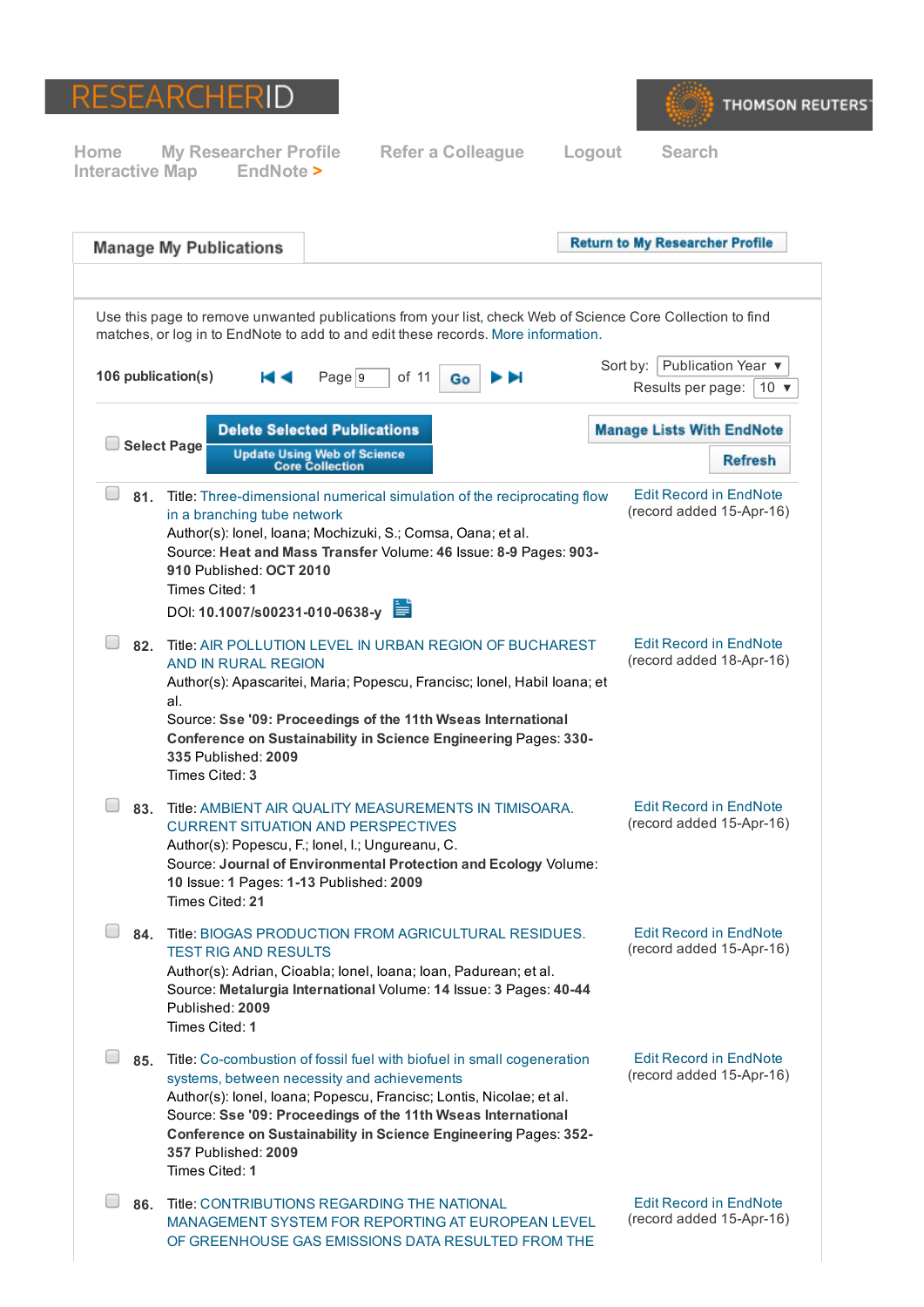|                    | INDUSTRIAL SECTORS COVERED BY EU-ETS DIRECTIVE<br>Author(s): Badescu, Dorel; Dobrin, Marian; Ionel, Ioana; et al.<br>Source: Metalurgia International Volume: 14 Issue: 9 Pages: 27-32<br>Published: 2009<br>Times Cited: 1                                                                                          |                                                                                |
|--------------------|----------------------------------------------------------------------------------------------------------------------------------------------------------------------------------------------------------------------------------------------------------------------------------------------------------------------|--------------------------------------------------------------------------------|
| 87.                | Title: Data acquisition system in a mobile air quality monitoring station<br>Author(s): lonel, loana; Popescu, Francisc; IEEE<br>Source: Saci: 2009 5th International Symposium on Applied<br><b>Computational Intelligence and Informatics Pages: 547-552</b><br>Published: 2009<br>Times Cited: 0                  | <b>Edit Record in EndNote</b><br>(record added 15-Apr-16)                      |
| 88.                | Title: ECONOMICAL AND ECOLOGICAL ANALISIS OF A SOLAR<br>THERMAL SYSTEM WORKING IN WEST ROMANIA<br>Author(s): lonel, loana; Padurean, loan; Silaghi, Diana; et al.<br>Source: Metalurgia International Volume: 14 Issue: 9 Pages: 36-40<br>Published: 2009<br>Times Cited: 0                                          | <b>Edit Record in EndNote</b><br>(record added 15-Apr-16)                      |
| 89.                | Title: IMPLEMENTATION IN THE ROMANIAN ENERGY INDUSTRY<br>THE FLUE GAS WET DESULPHURISATION METHODS, DREAM<br><b>AND REALITY</b><br>Author(s): Constantin, Carmencita; Dobrin, Marian; Ionel, Ioana; et al.<br>Source: Metalurgia International Volume: 14 Issue: 9 Pages: 14-20<br>Published: 2009<br>Times Cited: 1 | <b>Edit Record in EndNote</b><br>(record added 15-Apr-16)                      |
| 90.                | Title: IMPLEMENTATION OF THE LIME SEMI DRY<br><b>DESULPHURISATION PROCESS IN THE ROMANIAN ENERGY</b><br><b>INDUSTRY- CASE STUDY</b><br>Author(s): Badescu, Dorel; Tomescu, Claudia; Ionel, Ioana; et al.<br>Source: Metalurgia International Volume: 14 Issue: 9 Pages: 9-13<br>Published: 2009<br>Times Cited: 1    | <b>Edit Record in EndNote</b><br>(record added 15-Apr-16)                      |
| 106 publication(s) | Page 9<br>of 11<br>Go                                                                                                                                                                                                                                                                                                | Publication Year ▼<br>Sort by:<br>Results per page:<br>10 $\blacktriangledown$ |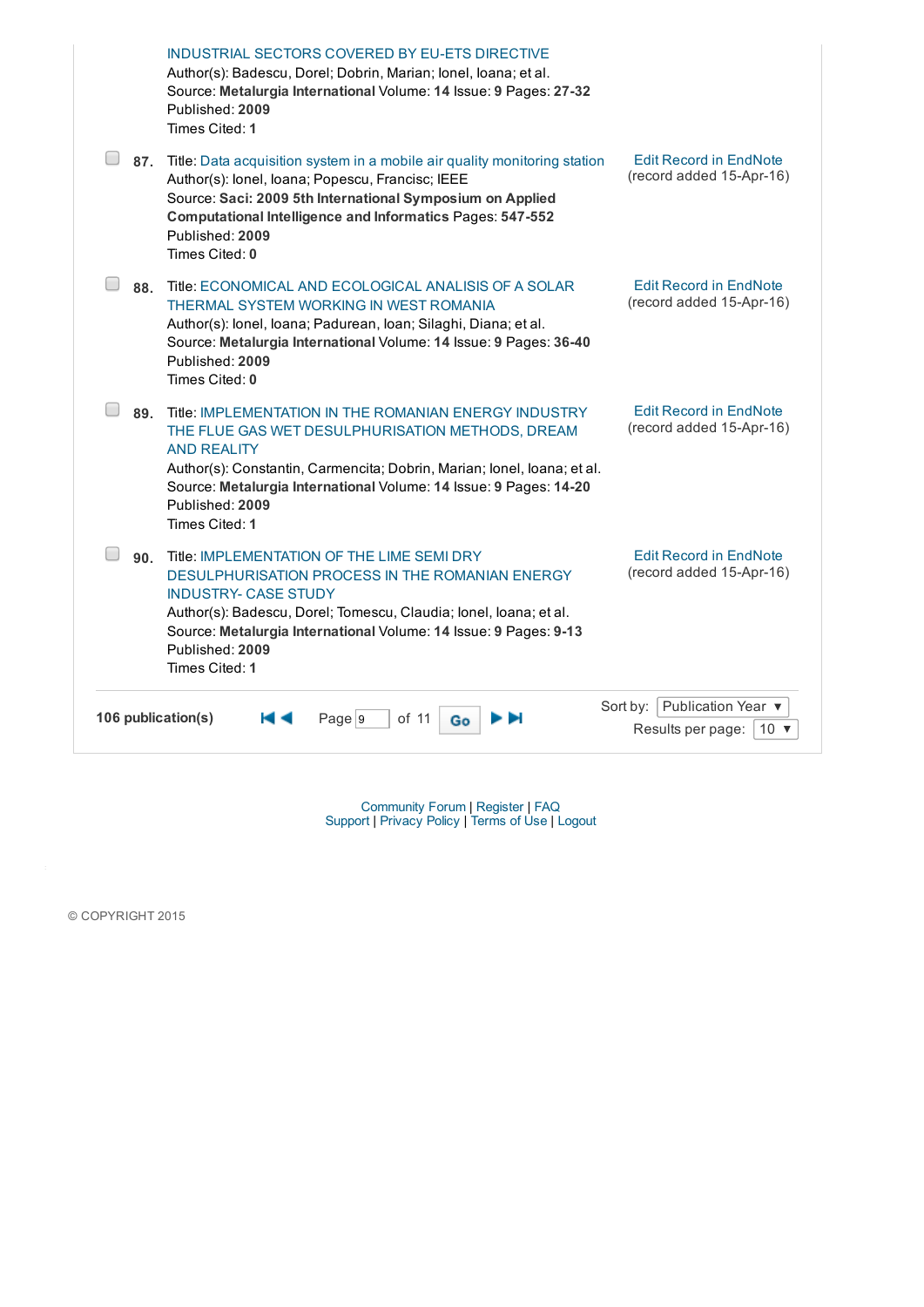



**Return to My Researcher Profile Manage My Publications** Use this page to remove unwanted publications from your list, check Web of Science Core Collection to find matches, or log in to EndNote to add to and edit these records. More [information.](javascript:openGatewayLink() Sort by: Publication Year ▼ 106 publication(s)  $\blacksquare$  Page 10 of 11 Go Ы Results per page:  $10 \times$ **Delete Selected Publications Manage Lists With EndNote** Select Page Update Using Web of Science<br>Core Collection **Refresh**  $\Box$ Edit Record in [EndNote](javascript:openGatewayLink () 91. Title: Improving the air quality in urban areas applying [cogeneration](javascript:openGatewayLink() (record added 15-Apr-16) with biofuels. Case study Author(s): Popescu, Francisc; Lontis, Nicolae; Ionel, Ioana; et al. Source: Proceedings of the 3rd International Conference on Energy and Development Environment Biomedicine (Edeb'09) Pages: 77-81 Published: 2009 Times Cited: 0  $\Box$ Edit Record in [EndNote](javascript:openGatewayLink () 92. Title: Non-technical barriers versus technical barriers to implement a (record added 15-Apr-16) new renewable technology Author(s): Ionel, Ioana; Popescu, Francisc; Badescu, Dorel Cicirone; et al. Source: Proceedings of the 3rd International Conference on Energy and Development Environment Biomedicine (Edeb'09) Pages: 96-104 Published: 2009 Times Cited: 0  $\Box$ Edit Record in [EndNote](javascript:openGatewayLink () 93. Title: POST-COMBUSTION REMOVAL OF CARBON DIOXIDE FROM (record added 15-Apr-16) FLUE GASES Author(s): Ionel, Ioana; Ioan, Padurean; Dumitru, Cebrucean; et al. Source: Metalurgia International Volume: 14 Issue: 1 Pages: 4046 Published: 2009 Times Cited: 6 94. Title: Procedure concerning the Mercury Removal from Municipal Edit Record in [EndNote](javascript:openGatewayLink () (record added 15-Apr-16) Waste [Combustion](javascript:openGatewayLink() Flue Gases Author(s): Ionel, Ioana; Popescu, Francisc; Padure, Gelu; et al. Source: Revista De Chimie Volume: 60 Issue: 1 Pages: 81-84 Published: JAN 2009 Times Cited: 5  $\Box$ Edit Record in [EndNote](javascript:openGatewayLink () 95. Title: RESEARCH CONCERNING THE [PERFORMANCE](javascript:openGatewayLink() OF THE (record added 15-Apr-16) TINOX SELECTIVE COATINGS OF THE SOLAR COLLECTORS Author(s): Silaghi, Diana; Ionel, Ioana; Padurean, Ioan; et al. Source: Metalurgia International Volume: 14 Issue: 6 Pages: 41-47 Published: 2009 Times Cited: 0  $\Box$ 96. Title: Statistical tools in the analysis of pollutant [concentrations](javascript:openGatewayLink() Edit Record in [EndNote](javascript:openGatewayLink () (record added 15-Apr-16) measured with optoelectronic instruments Author(s): Ionel, Ioana; Ionel, Sabin; Lie, Ioan; et al. Source: Sse '09: Proceedings of the 11th Wseas International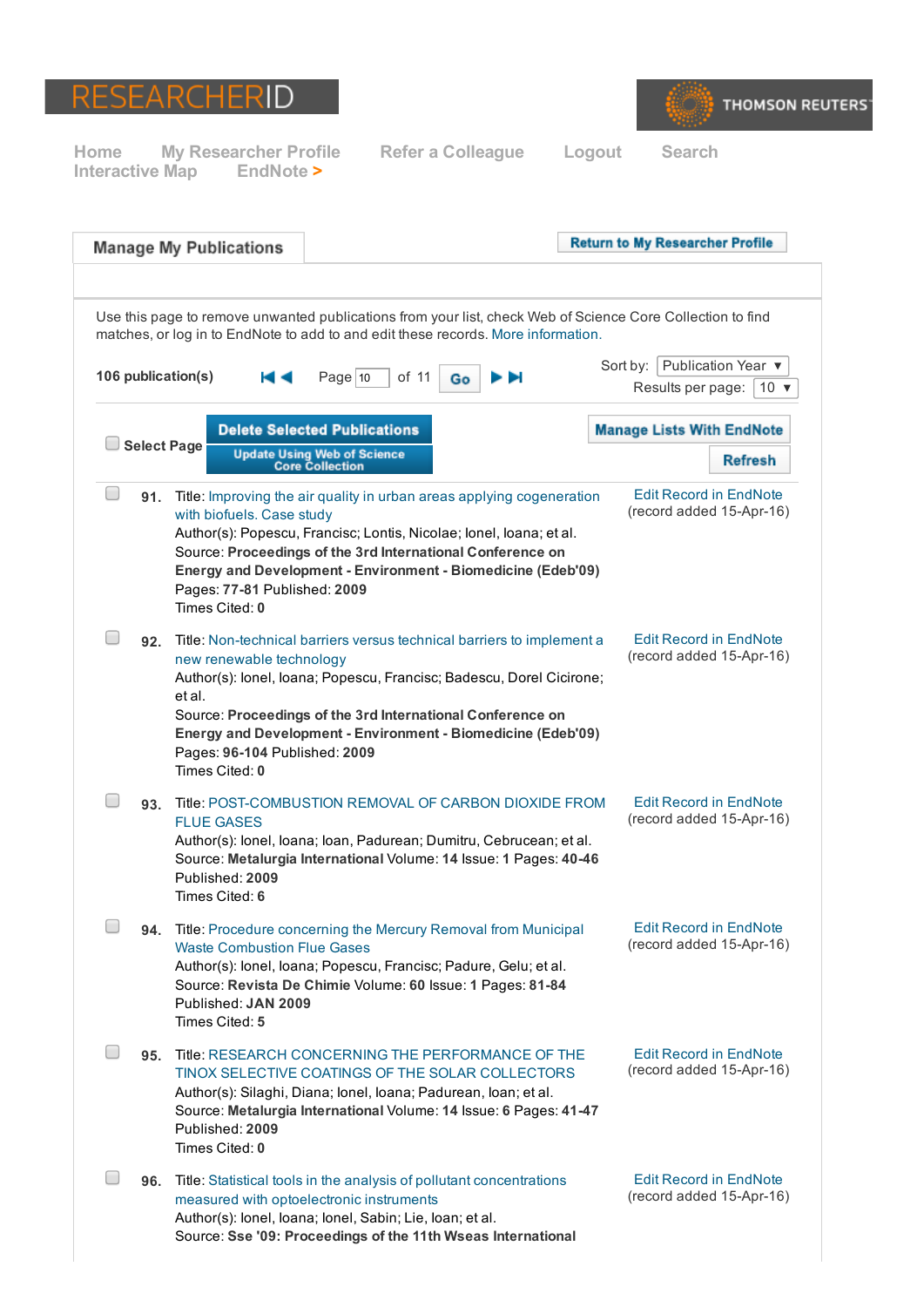|                    | Conference on Sustainability in Science Engineering Pages: 293-<br>298 Published: 2009<br>Times Cited: 0                                                                                                                                                                                                                                             |                                                                             |
|--------------------|------------------------------------------------------------------------------------------------------------------------------------------------------------------------------------------------------------------------------------------------------------------------------------------------------------------------------------------------------|-----------------------------------------------------------------------------|
|                    | 97. Title: UP-TO-DATE METHODS FOR THE ECONOMIC<br>MANAGEMENT OF GREENHOUSE GAS EMMISSIONS (GHG) FOR<br>THE STEEL INDUSTRY OPERATORS<br>Author(s): Constantin, Carmencita; Tomescu, Claudia; Ionel, Ioana;<br>et al.<br>Source: Metalurgia International Volume: 14 Issue: 9 Pages: 21-26<br>Published: 2009<br>Times Cited: 1                        | <b>Edit Record in EndNote</b><br>(record added 15-Apr-16)                   |
|                    | 98. Title: Method for determination of an emission factor for a surface<br>source<br>Author(s): lonel, l.; lonel, S.; Popescu, F.; et al.<br>Source: Optoelectronics and Advanced Materials-Rapid<br>Communications Volume: 2 Issue: 12 Pages: 851-854 Published:<br><b>DEC 2008</b><br>Times Cited: 5                                               | <b>Edit Record in EndNote</b><br>(record added 15-Apr-16)                   |
|                    | 99. Title: Air pollution monitoring using the open path technique - art. no.<br>674520<br>Author(s): Belegante, L.; Zisu, D.; lonel, I.; et al.<br>Source: Remote Sensing of Clouds and the Atmosphere Xii<br>Volume: 6745 Pages: 74520 Published: 2007<br>Times Cited: 0<br>言<br>DOI: 10.1117/12.737930                                             | <b>Edit Record in EndNote</b><br>(record added 15-Apr-16)                   |
|                    | 100. Title: Combined nuclear and conventional plant, operating on<br>hydrogen, according to Rankine cycle<br>Author(s): Cardu, Mircea; Ionel, Ioana; Ungureanu, Corneliu<br>Source: Revue Roumaine Des Sciences Techniques-Serie<br>Electrotechnique Et Energetique Volume: 52 Issue: 1 Pages: 105-<br>119 Published: JAN-MAR 2007<br>Times Cited: 2 | <b>Edit Record in EndNote</b><br>(record added 15-Apr-16)                   |
| 106 publication(s) | Page $10$<br>of 11<br>Go                                                                                                                                                                                                                                                                                                                             | Sort by: Publication Year ▼<br>Results per page:<br>10 $\blacktriangledown$ |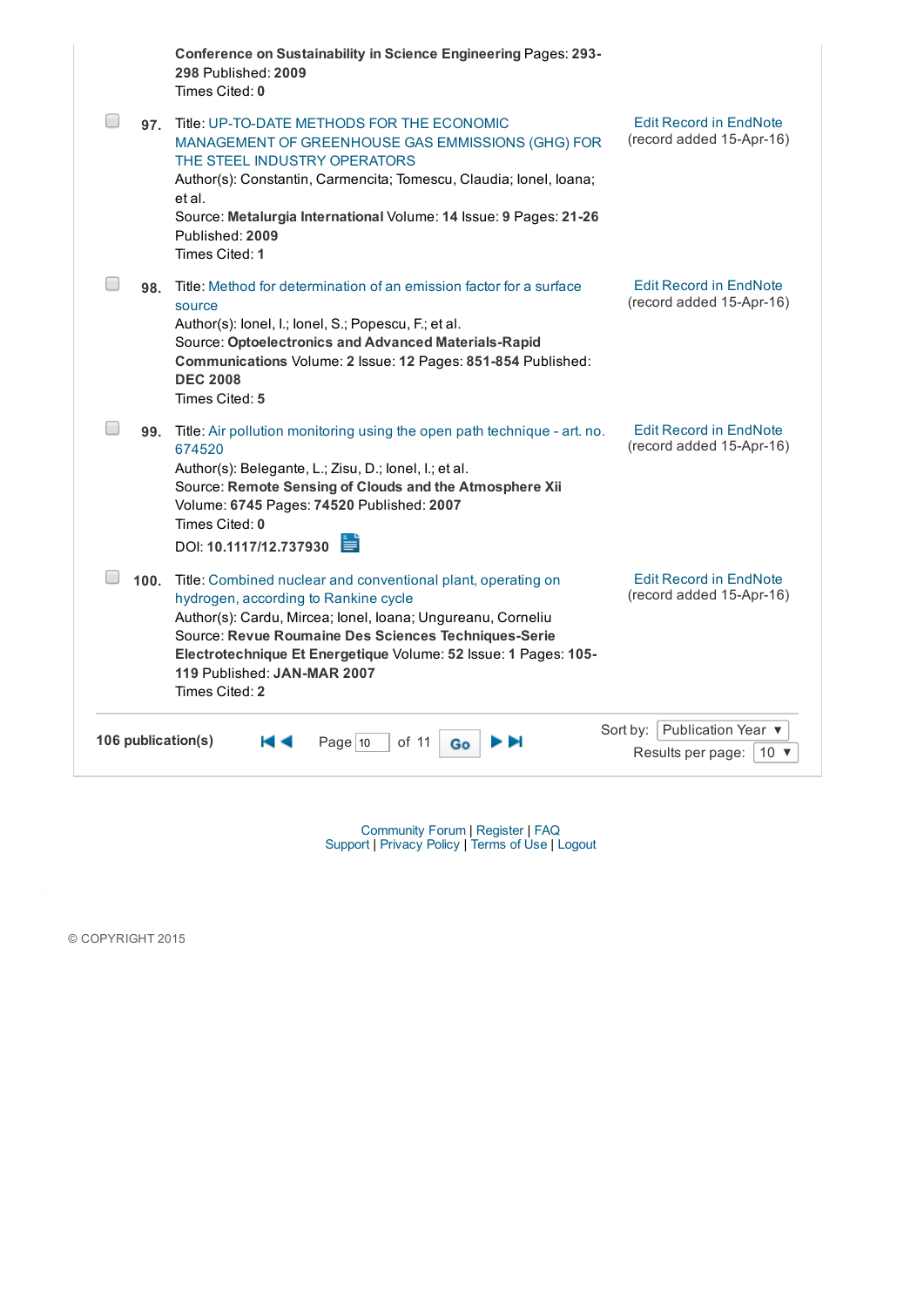



|      | <b>Manage My Publications</b>                            |                                                                                                                                                                                                                                                                                                  | <b>Return to My Researcher Profile</b>                                                                     |
|------|----------------------------------------------------------|--------------------------------------------------------------------------------------------------------------------------------------------------------------------------------------------------------------------------------------------------------------------------------------------------|------------------------------------------------------------------------------------------------------------|
|      |                                                          | matches, or log in to EndNote to add to and edit these records. More information.                                                                                                                                                                                                                | Use this page to remove unwanted publications from your list, check Web of Science Core Collection to find |
|      | 106 publication(s)                                       | Page $11$<br>of 11<br>Go                                                                                                                                                                                                                                                                         | Sort by: Publication Year ▼<br>D DI<br>Results per page:                                                   |
|      |                                                          |                                                                                                                                                                                                                                                                                                  | 10 $\sqrt{ }$                                                                                              |
|      | <b>Select Page</b>                                       | <b>Delete Selected Publications</b>                                                                                                                                                                                                                                                              | <b>Manage Lists With EndNote</b>                                                                           |
|      |                                                          | <b>Update Using Web of Science</b><br><b>Core Collection</b>                                                                                                                                                                                                                                     | <b>Refresh</b>                                                                                             |
| 101. | measuring instruments<br>Times Cited: 7                  | Title: Correlative comparison of two optoelectronic carbon monoxide<br>Author(s): lonel, I.; lonel, S.; Nicolae, D.<br>Source: Journal of Optoelectronics and Advanced Materials<br>Volume: 9 Issue: 11 Pages: 3541-3545 Published: NOV 2007                                                     | <b>Edit Record in EndNote</b><br>(record added 15-Apr-16)                                                  |
| 102. | Claudiu; et al.<br>Published: DEC 2006<br>Times Cited: 3 | Title: Environment protection by coupling of a municipal waste<br>incinerator to an existing coal fire steam boiler<br>Author(s): lonel, loana; Stanescu, Paul Dan Oprisa; Gruescu,<br>Source: Revista De Chimie Volume: 57 Issue: 12 Pages: 1306-1310                                           | <b>Edit Record in EndNote</b><br>(record added 15-Apr-16)                                                  |
| 103. | Romanian thermopower plants<br>Times Cited: 3            | Title: Ecological aspects concerning the combustion of lignite in<br>Author(s): Cardu, M; lonel, I; Ungureanu, C<br>Source: Energy Conversion and Management Volume: 46 Issue: 9-<br>10 Pages: 1645-1654 Published: JUN 2005<br>DOI: 10.1016/j.enconman.2004.07.010                              | <b>Edit Record in EndNote</b><br>(record added 15-Apr-16)                                                  |
| 104. | Published: 2001<br>Times Cited: 1                        | Title: Influence of the urban transport upon the air quality as<br>experienced in the Romanian city of Timisoara<br>Author(s): lonel, I; Marin, D; Ritivoiu, A; et al.<br>Source: Urban Transport Vii: Urban Transport and the<br>Environment in the 21st Century Volume: 8 Pages: 467-476       | <b>Edit Record in EndNote</b><br>(record added 15-Apr-16)                                                  |
| 105. | Romanian legislation<br>Times Cited: 0                   | Title: Consideration related to the energetic and ecological<br>performances of small hot water boilers in accordance to the<br>Author(s): lonel, IC; Ungureanu, CV; Dungan, LM; et al.<br>Source: Ocos 2000: From Thermo-Economics To Sustainability,<br>Pts 1-4 Pages: 791-802 Published: 2000 | <b>Edit Record in EndNote</b><br>(record added 15-Apr-16)                                                  |
| 106. |                                                          | Title: Numerical simulation of the combustion phenomena with<br>application to a Romanian steam boiler<br>Author(s): lonel, I; Oprisa-Stanescu, PD; Muller, H; et al.                                                                                                                            | <b>Edit Record in EndNote</b><br>(record added 15-Apr-16)                                                  |